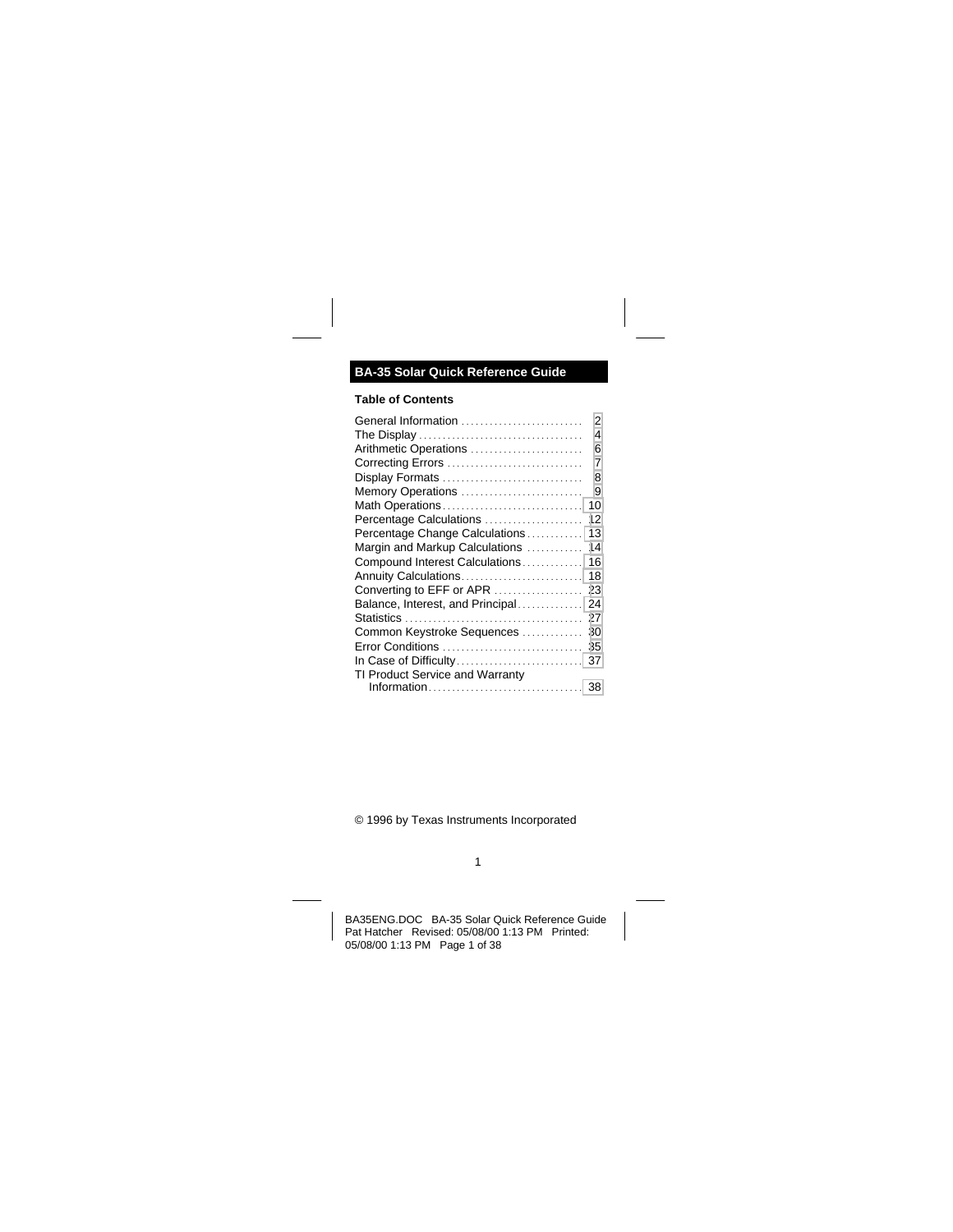### <span id="page-1-0"></span>**Turning the Calculator On and Off**

**IAC/ONI** (All Clear/On)—Turns on the calculator.

This key also clears the display, all pending operations, and values in memory or the mode registers.

The calculator turns off automatically when the solar cell panel is no longer exposed to light.

#### **Modes**

The calculator can operate in three different modes. Setting the calculator to a particular mode prepares it to perform special functions. The available modes are statistics, financial, and profit margin.

Indicators in the display tell you the calculator's current mode. STAT displays for statistics, FIN for financial. No indicator is displayed for profit margin mode.

MODE – Changes the calculator to the next mode in sequence. To set the calculator to a particular mode, press **MODE** repeatedly until the appropriate indicator is displayed.

Changing to a new mode clears the contents of the mode registers.

You can do arithmetic, mathematical, and percentage operations in any mode.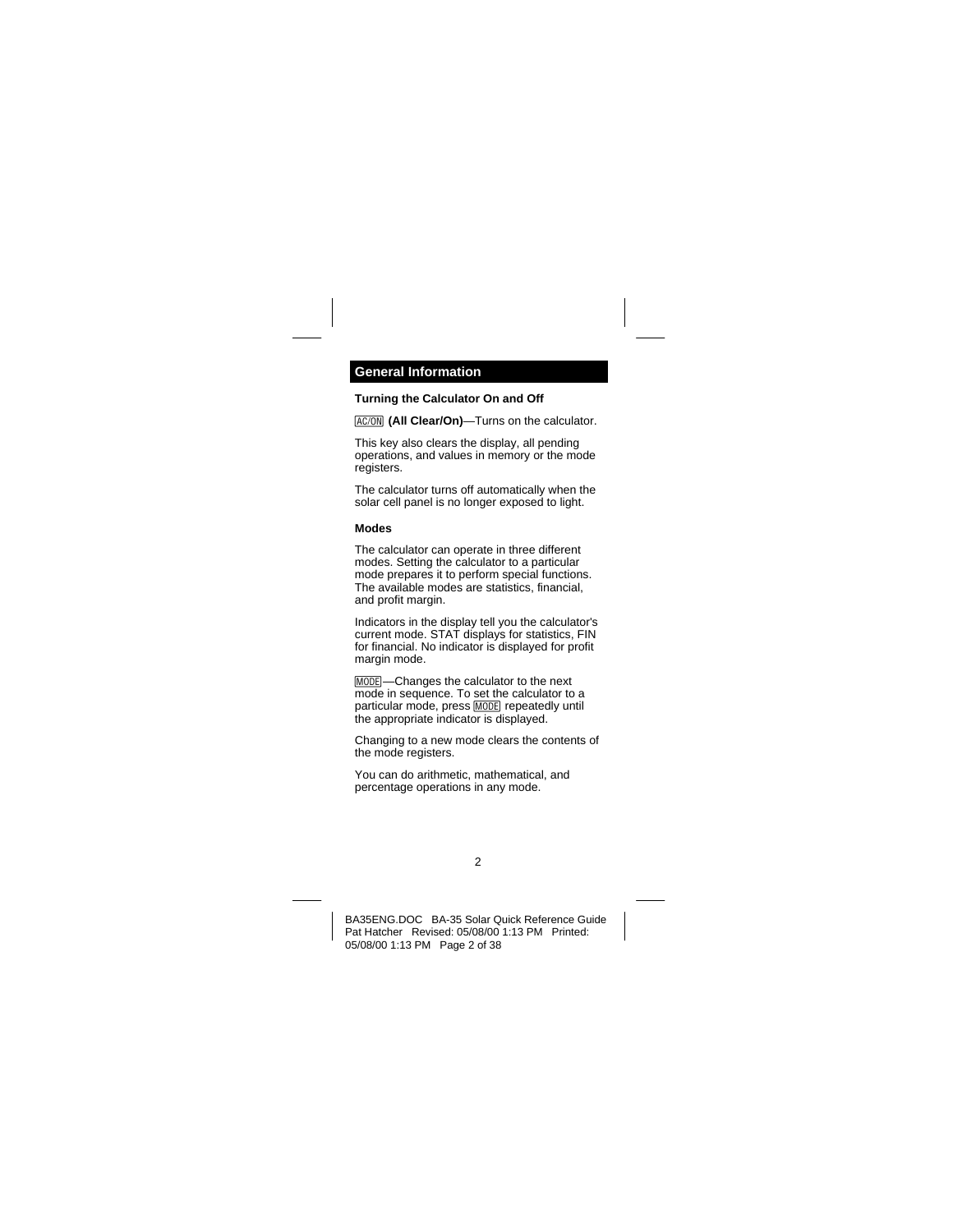## **Second Functions**

**[2nd] (Second Function)**—Enables you to perform the "second" functions that are marked over some of the keys. To perform a second function, press  $\sqrt{2nd}$  and then the appropriate function key.

When you press **[2nd]**, **2nd** appears in the display until you press another key.

If you press [2nd] and then a key that does not have a second function, the key performs its normal function. If you accidentally press  $[2nd]$ . press it again to cancel its effect.

#### **Clearing the Calculator**

**IAC/ONI** (All Clear/On)—Clears the calculator completely, including the display, all pending operations, and the memory and mode registers. Pressing  $\overline{AC/ON}$  also sets the calculator to floating-decimal format and financial mode.

**[CE/C]** (Clear Entry/Clear)—Clears incorrect entries, error conditions, the display, or pending operations. It does not affect the memory, the mode registers, or the display format.

**[2nd]** [CMR] (Clear Mode Registers)—Clears any values that have been stored in the mode registers.

**Note:** Changing to a new mode also clears the contents of the mode registers.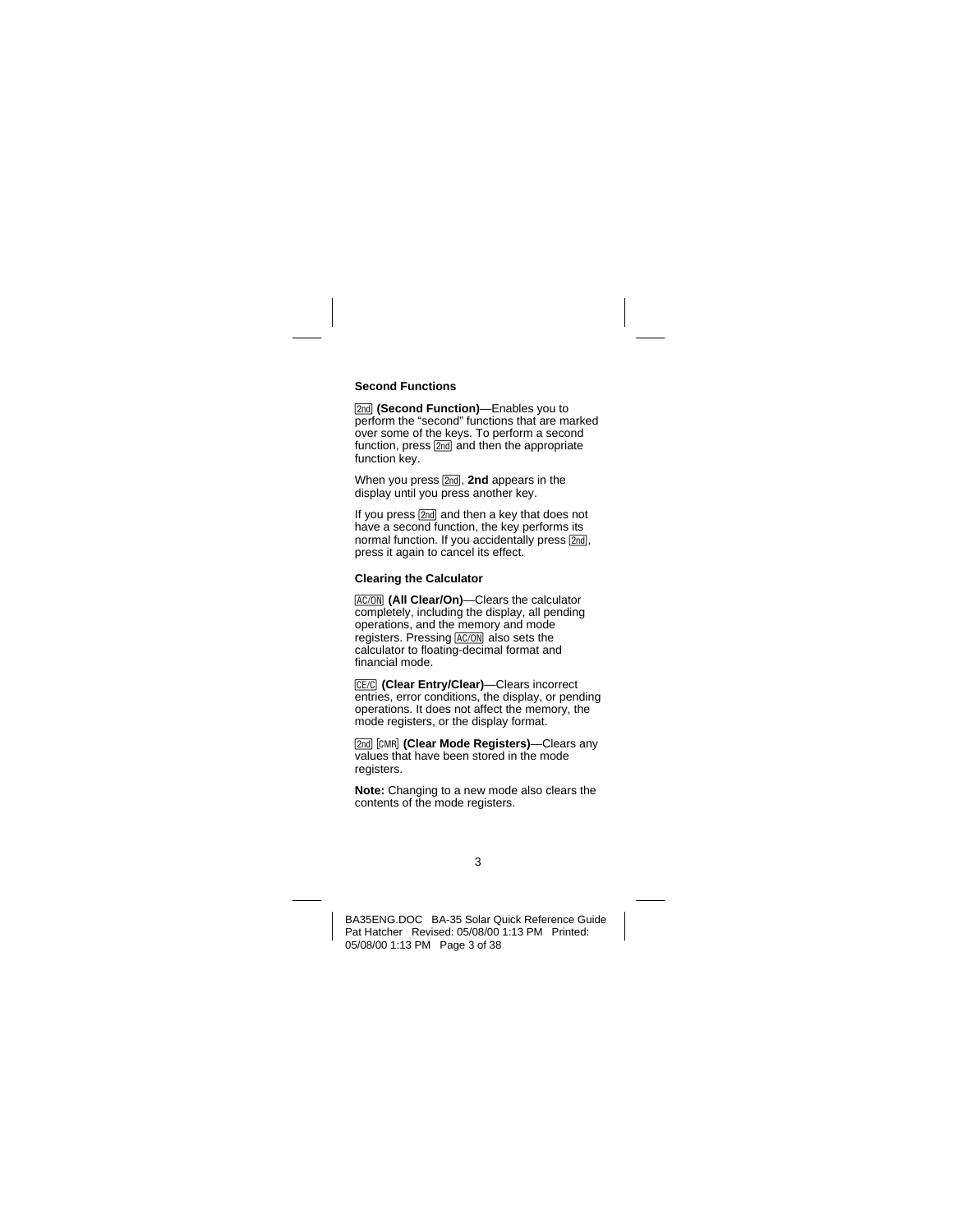# <span id="page-3-0"></span>**The Display**

The display shows a maximum of 10 digits, although the calculator internally retains a maximum of 13 digits.

|     | <del>2¤</del> 8.8.8.8.8.8.8.8.8 |                       |  |
|-----|---------------------------------|-----------------------|--|
| FIN | STAT                            | Begin InDep ∑prn ∑int |  |

### **Display Indicators**

| Indicator   | Meaning                                                                                                                                                       |
|-------------|---------------------------------------------------------------------------------------------------------------------------------------------------------------|
| 2nd         | The calculator will access the<br>second function of the next<br>key pressed (appears when<br>you press [2nd]).                                               |
| <b>FIN</b>  | The calculator is in the<br>financial mode.                                                                                                                   |
| <b>STAT</b> | The calculator is in the<br>statistics mode.                                                                                                                  |
|             | <b>Note:</b> No indicator displays<br>when the calculator is in<br>profit margin mode.                                                                        |
| Begin       | The calculator computes<br>annuities as beginning-of-<br>period payments rather than<br>end-of-period payments.<br>(Displayed only in the<br>financial mode.) |

(continued)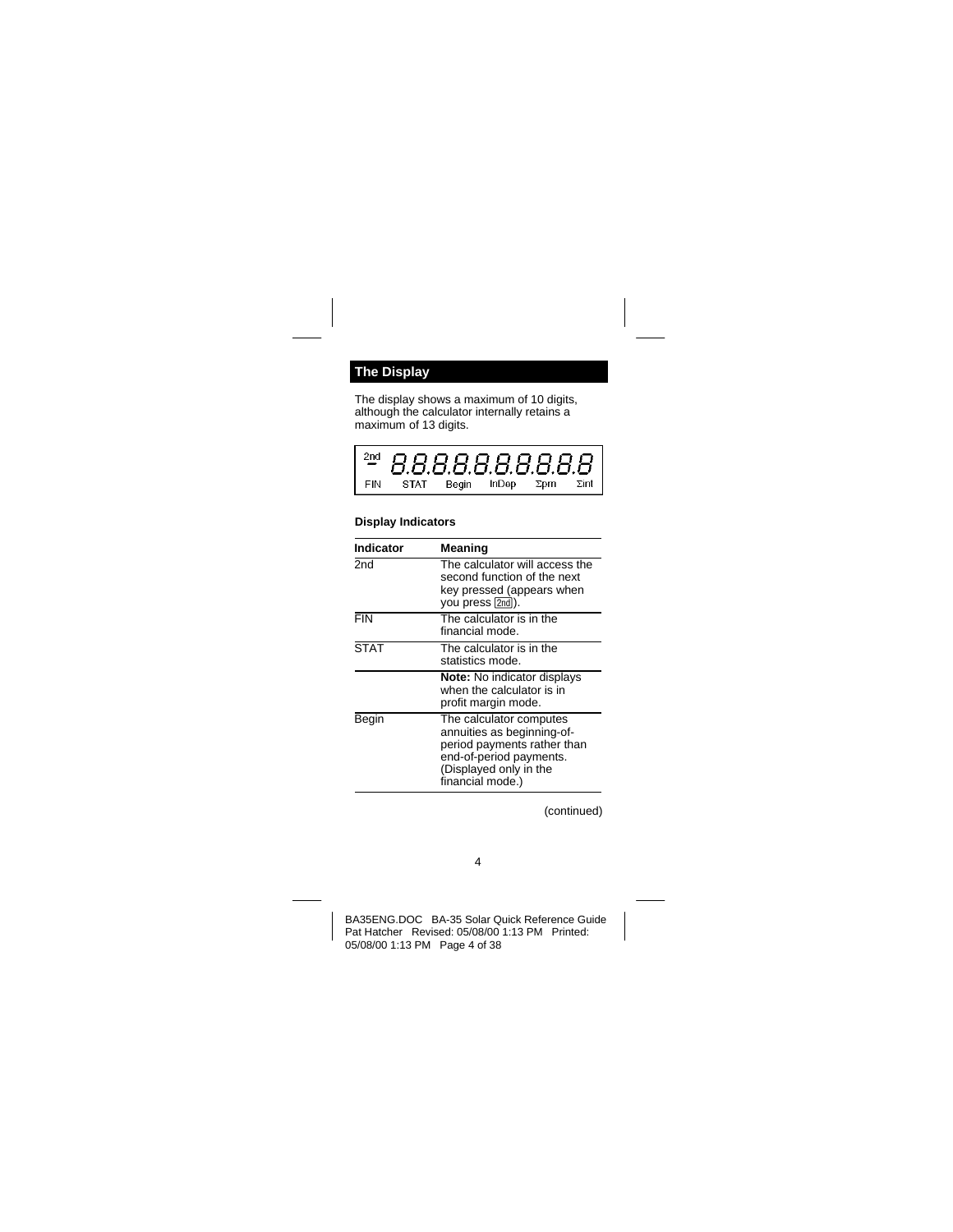| Indicator    | Meaning                                                                                                                        |
|--------------|--------------------------------------------------------------------------------------------------------------------------------|
| <b>InDep</b> | The displayed result is for<br>the independent variables<br>(x values). (Displayed only in<br>the statistics mode.)            |
| Dep          | The displayed result is for<br>the dependent variables<br>(y values). (Displayed only in<br>the statistics mode.)              |
| $\Sigma$ prn | The value in the display is<br>the summed principal over a<br>range of payments.<br>(Displayed only in the<br>financial mode.) |
| prn          | The value in the display is<br>the principal for a single<br>payment. (Displayed only in<br>the financial mode.)               |
| $\Sigma$ int | The value in the display is<br>the summed interest over a<br>range of payments.<br>(Displayed only in the<br>financial mode.)  |
| int          | The value in the display is<br>the interest for a single<br>payment. (Displayed only in<br>the financial mode.)                |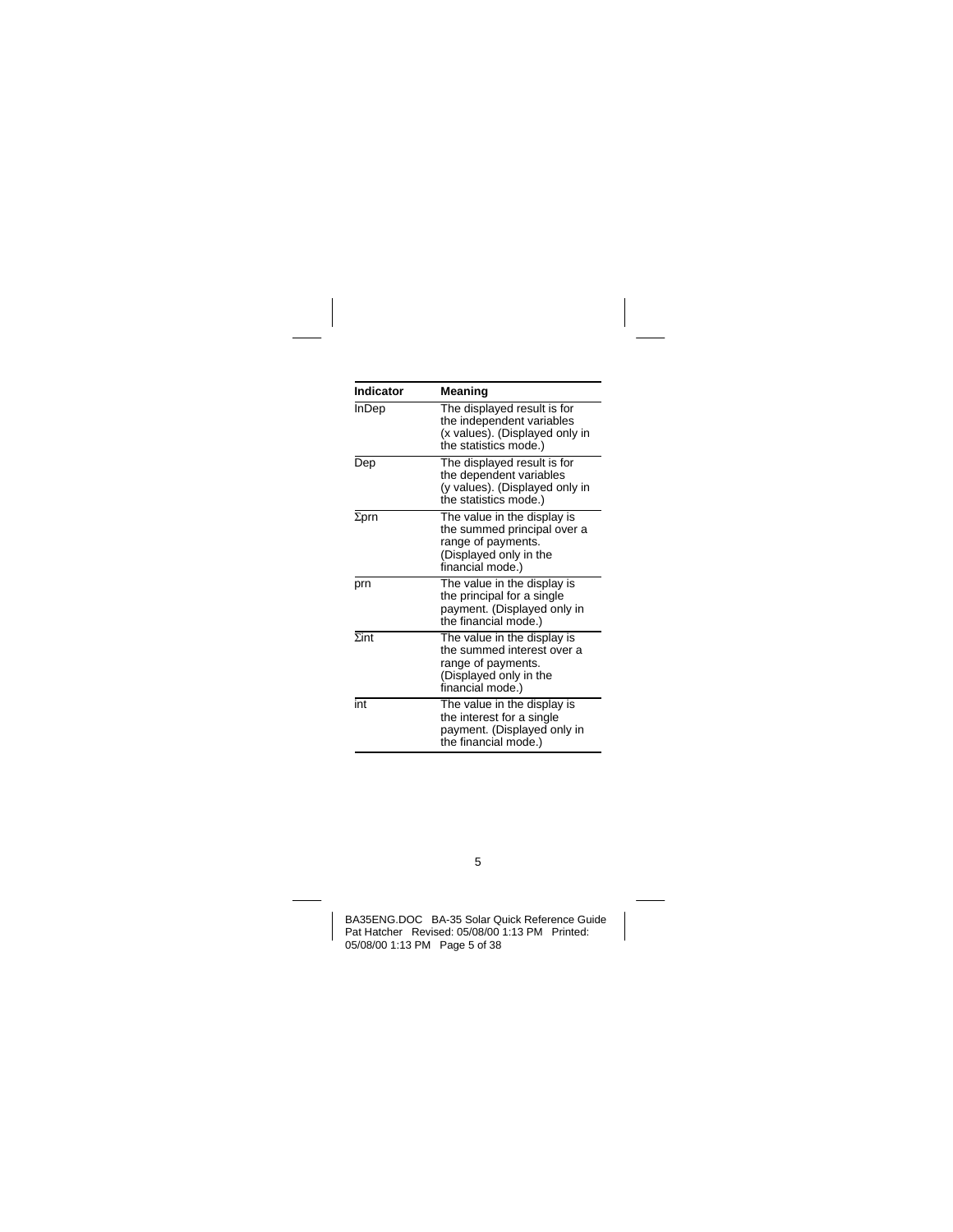# <span id="page-5-0"></span>**Arithmetic Operations**

### **Entering Numbers**

6 - ? **(Digits)**—Enter digits into the display.  $\overline{Y}$ ou can enter a maximum of 10 digits and a decimal point.

A **(Decimal Point)**—Enters a decimal point.

**(F/-1)** (Change Sign)—Changes the sign of the number in the display. To enter a negative number, first enter the number as a positive value and then press  $H$ .

#### **Arithmetic Keys**

 $F$ ,  $F$ ,  $F$ ,  $F$  arithmetic operations of addition, subtraction, multiplication, and division.

l **(Equals)**—Completes all pending operations and displays the result of a calculation.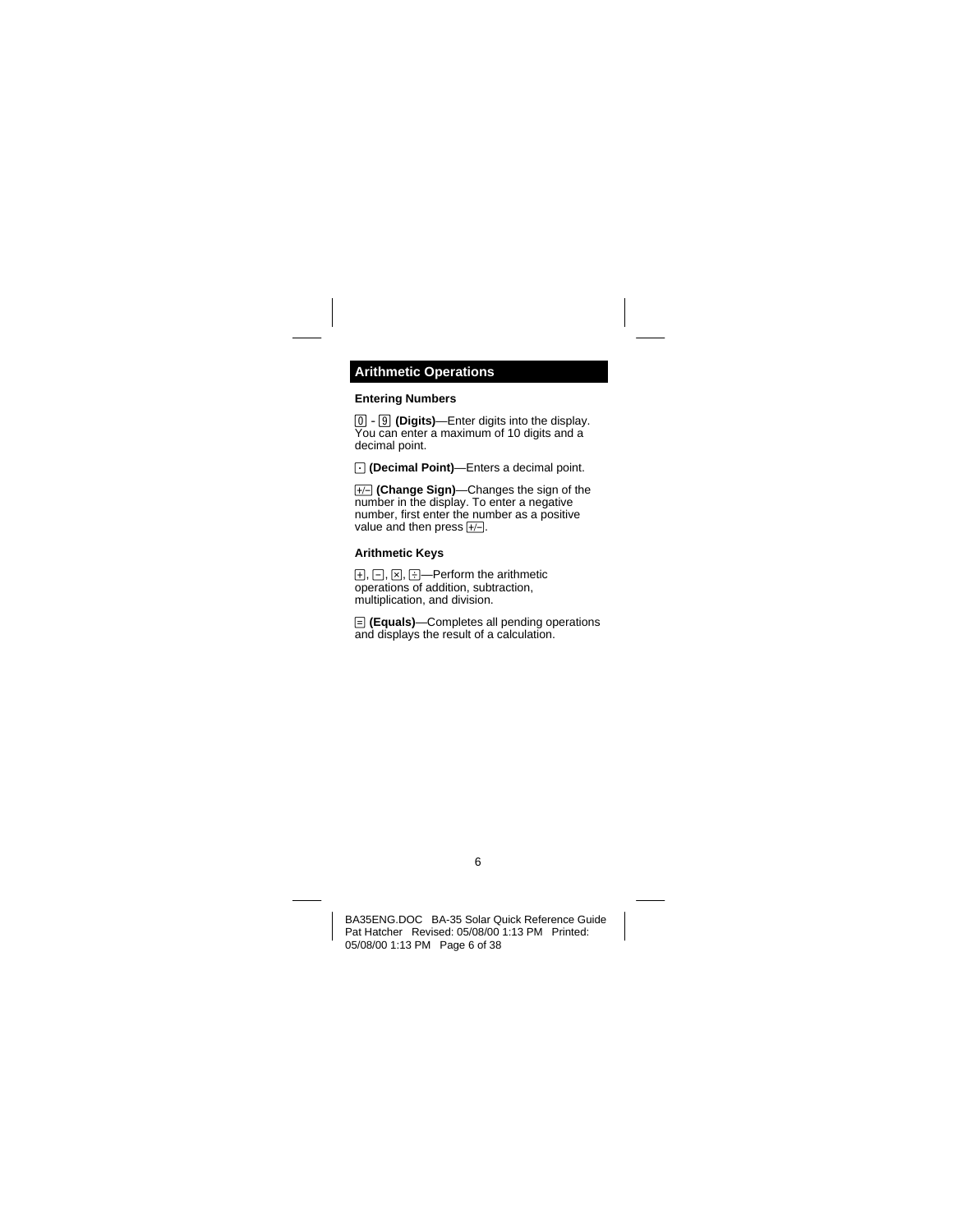### <span id="page-6-0"></span>**Correcting Entry Errors**

**[CE/C]** (Clear Entry/Clear)—To clear a numerical  $entrv.$  press  $E\left[\frac{CE}{C}\right]$  once; then enter the correct number. To clear all pending operations and begin the calculation again, press CE/C twice.

**(XEXCHANGE V)**—Exchanges the values of x and y. If you enter x and y in the incorrect order, press  $\overline{xy}$  to reverse them. Then complete the calculation.

v **(Backspace)**—Removes the last digit or decimal point from the displayed number if you have not yet pressed an operation key  $(F, \overline{F})$ ,  $\sqrt{a}$ .  $\div$  etc.). This key is useful for correcting entry errors without having to clear the display and start again.

### **Correcting Immediate Functions**

You can often correct an immediate function by performing the "reverse" operation. For example, if you press  $[2nd]$   $[x^2]$  by mistake, you can correct the operation by pressing  $\boxed{2nd}$   $\boxed{\sqrt{x}}$ .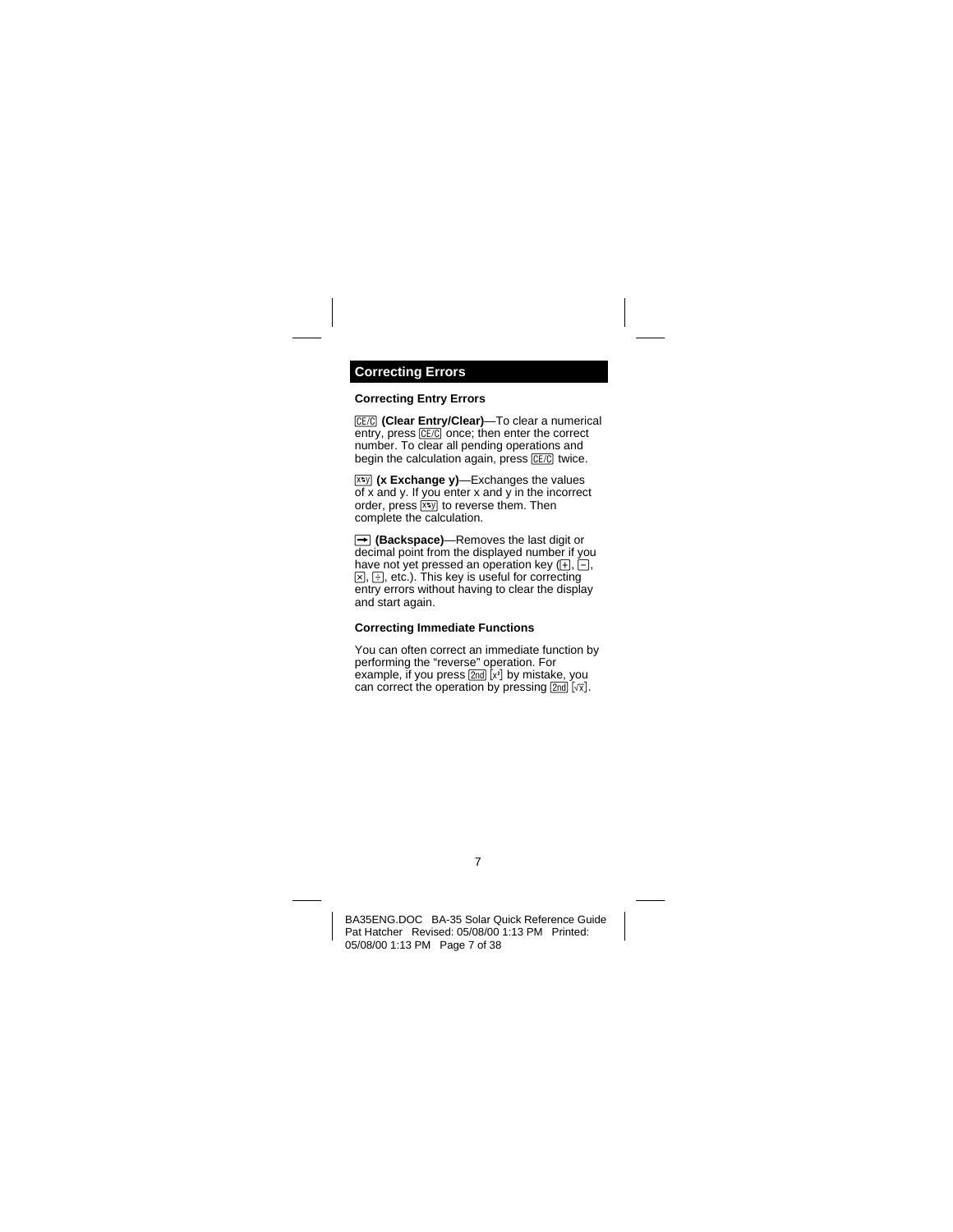## <span id="page-7-0"></span>**Floating-Decimal Format**

The calculator normally displays numbers in "standard" floating-decimal format, in which numbers are displayed in the range -9,999,999,999 to -0.000000001, 0, or 0.000000001 to 9,999,999,999. If the result of a calculation is too large or too small to be displayed in the normal format, it is displayed in scientific notation. This means the result is expressed as a base value (mantissa) times 10 raised to a power (exponent). For example, 5.9 12 means 5.9 x 1012.

The calculator is always in floating-decimal format when you turn it on. By changing the display format, you can convert a number from one format to another.

**[2nd]** [Fix] **(Fixed Decimal)**—Enables you to set the number of decimal places displayed in a result.

- § To set the number of decimal places, press [2nd] [Fix] and then press the appropriate digit  $kev(0-9)$ .
- § To remove the fixed-decimal setting and restore floating-decimal format, press [2nd]  $[Fix]$   $\Box$ .

If a result has more than the selected number of decimal places, the displayed number is rounded. If a result has fewer than the selected number of decimal places, trailing 0s are added.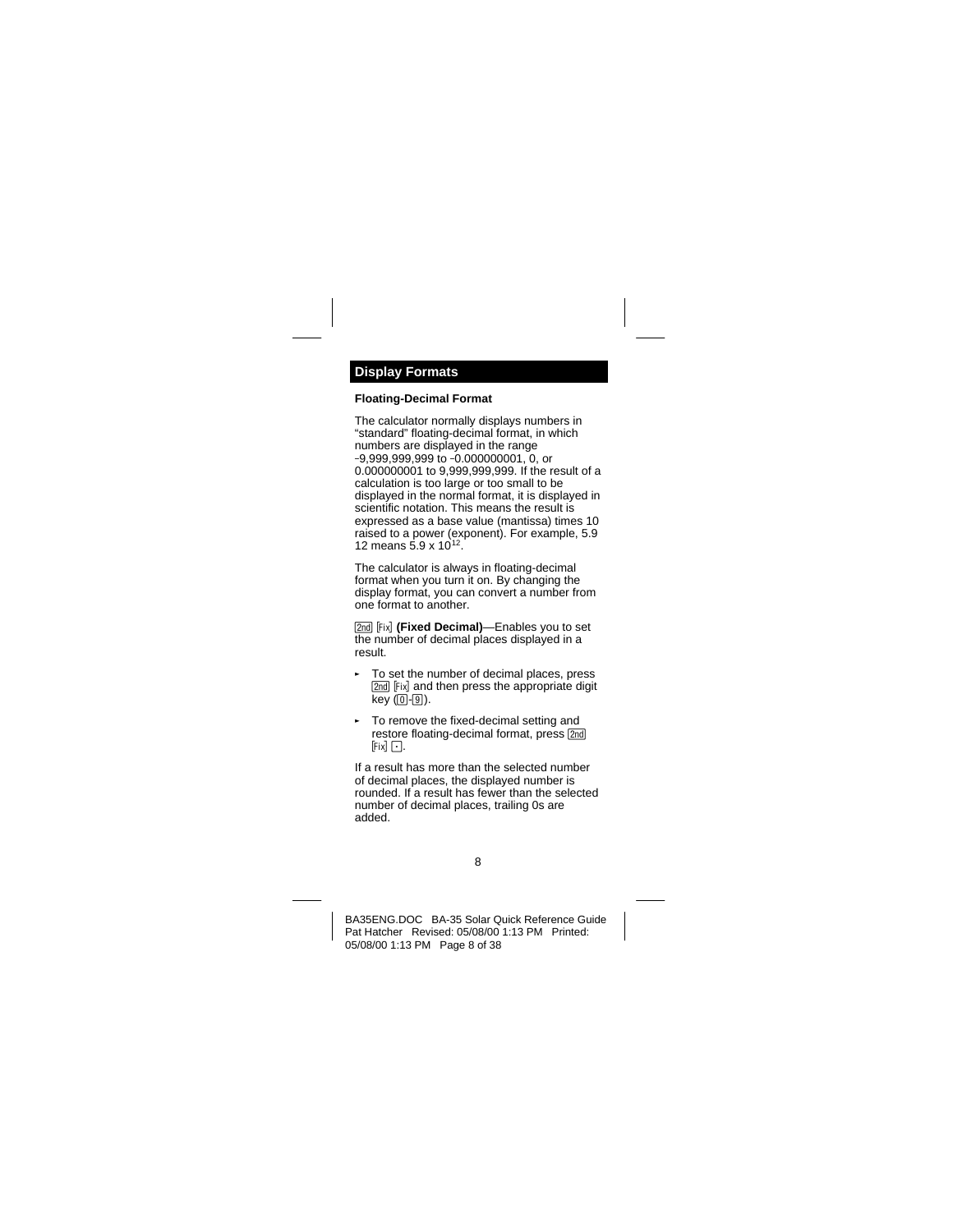## <span id="page-8-0"></span>**Memory Operations**

The memory can store any numeric value within the range of the calculator. You can use the calculator's memory to store, sum, and recall a numeric value. You can use the memory in any mode.

**[STO]** (Store)-Stores the displayed numeric value in the memory, replacing any value previously stored there. When 0 is displayed, you can clear the memory by pressing  $\overline{ST0}$ , thereby storing a zero in memory.

**SUM (Sum)**—Adds the displayed numeric value to the contents of the memory.

To add a series of numbers to the memory, use **[STO]** to store the first number (thereby replacing  $\overline{anv}$  previous value). Then use  $\overline{sum}$  with the remaining numbers. Use RCL 2nd IMEMI to display the total.

To subtract the displayed value from the value in memory, press  $H_1$  (to change the sign of the displayed value) and then press SUM. Use RCL **2nd liment to display the total.** 

RCL 2nd [MEM] (Recall Memory)-Displays (recalls) the number stored in memory, without affecting the contents of the memory.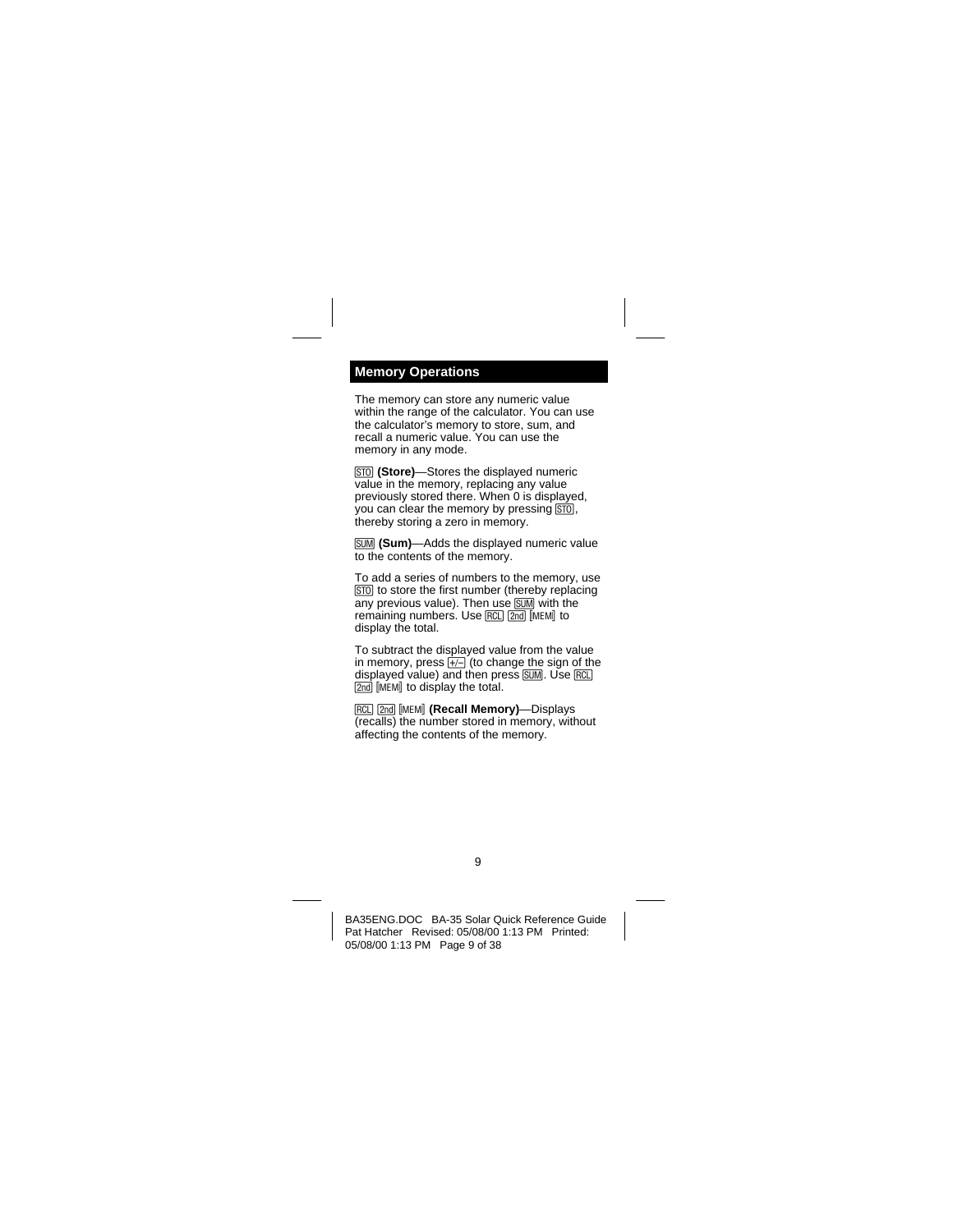## <span id="page-9-0"></span>**Math Operations**

[2nd] [1/x] **(Reciprocal)**—Calculates the reciprocal of the displayed number, which is the same as one divided by the number.

[2nd] [x<sup>2</sup>] (Square)—Raises the displayed number to the second power, which is the same as multiplying the number by itself. The number can be any value whose square is in the range of the calculator.

**[2nd]** [ $\sqrt{x}$ ] (Square Root)—Calculates the square root of the displayed number. The displayed number must be positive or zero; otherwise, an error condition occurs. The result is always positive.

**[2nd]** [y<sup>x</sup>] **(Universal Power)**—Raises any positive number to any power within the range of the calculator or calculates any root of any positive number within the range of the calculator.

To calculate a power:

- 1. Enter the number (y) that you want to raise to a power.
- 2. Press  $[2nd] [y^x]$ .
- 3. Enter the power (x).
- 4. Press  $\equiv$  or any key that completes the operation.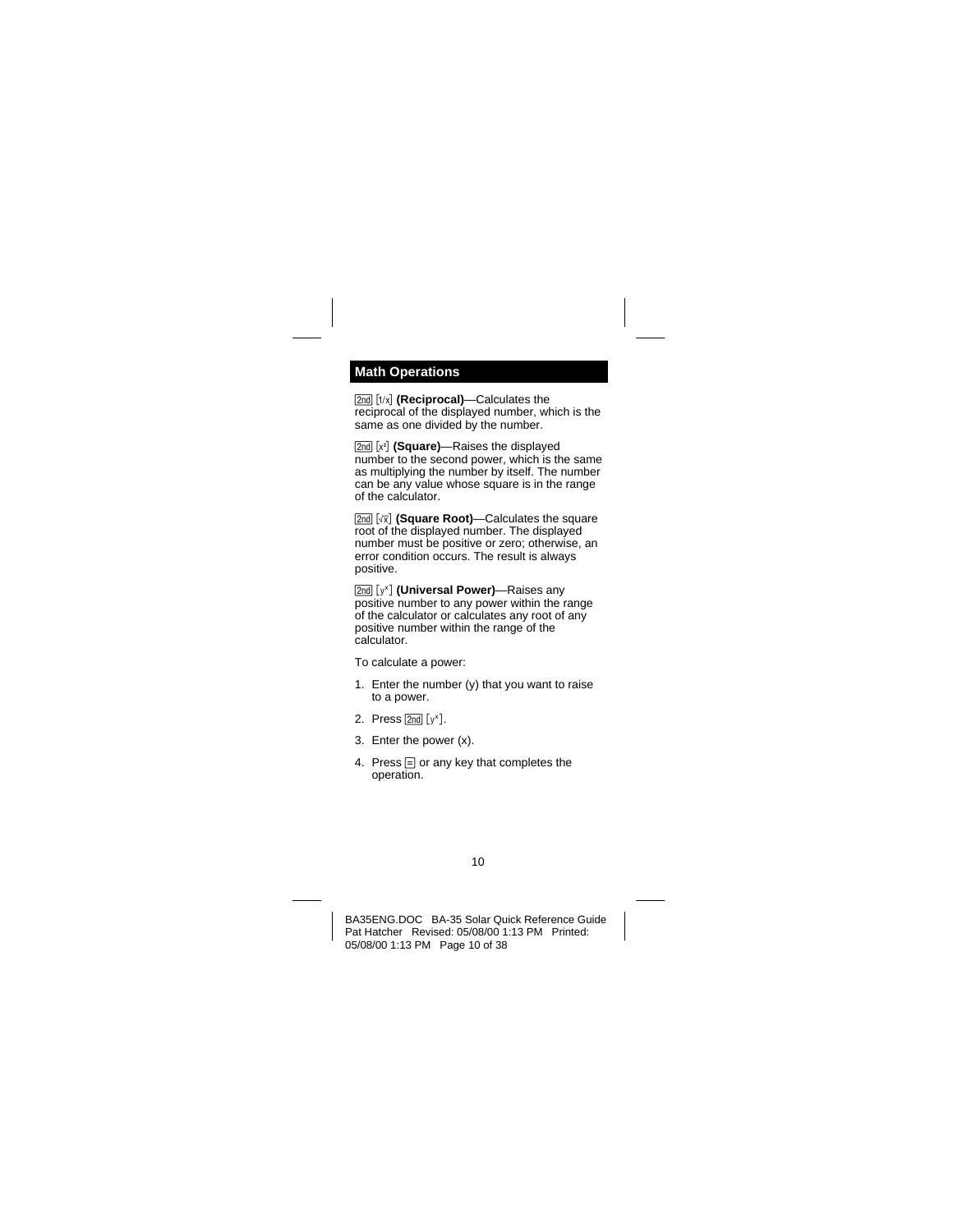To calculate a root:

- 1. Enter the number (y) whose root you want to find.
- 2. Press  $[2nd] [v^x]$ .
- 3. Enter the root (x).
- 4. Press  $\sqrt{2nd}$   $\lceil 1/x \rceil$ .
- 5. Press  $\equiv$  or any key that completes the operation.

[2nd] [lnx] (Natural Logarithm)—Calculates the  $\overline{a}$  natural logarithm (base e = 2.718281828459) of the displayed number. The number must be positive; otherwise, an error condition occurs.

**[2nd]** [e<sup>x</sup>] **(Natural Antilogarithm)— Calculates** the natural antilogarithm of the displayed number. This is equivalent to the value of e raised to the power of the number in the display.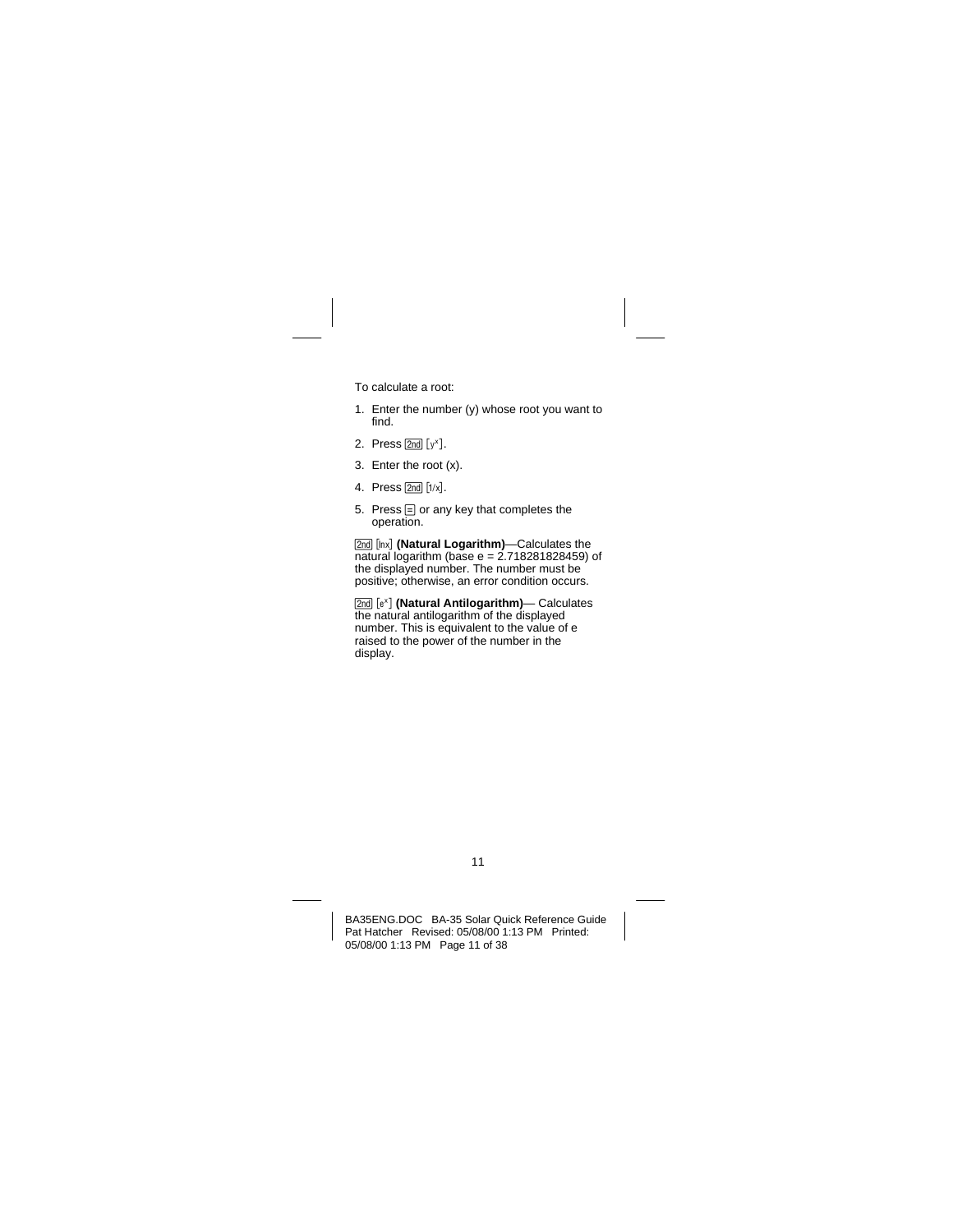# <span id="page-11-0"></span>**Percentage Calculations**

**[%]** (Percent)-Calculate percentages, add-ons, discounts, and percentage ratios.

| Operation           | Kev<br>Sequence     | <b>Function</b>                                                                                   |
|---------------------|---------------------|---------------------------------------------------------------------------------------------------|
| Percentage          | 冈 n % 日             | Calculates n%<br>of the principal<br>amount.                                                      |
| Add-On              | H n 网 F             | Calculates n%<br>of the principal<br>amount and<br>adds the result<br>to the principal.           |
| Discount            | n M F               | Calculates n%<br>of the principal<br>amount and<br>subtracts the<br>result from the<br>principal. |
| Percentage<br>Ratio | $n \sqrt{2}$<br>l÷۱ | Divides the<br>principal<br>amount by n%.                                                         |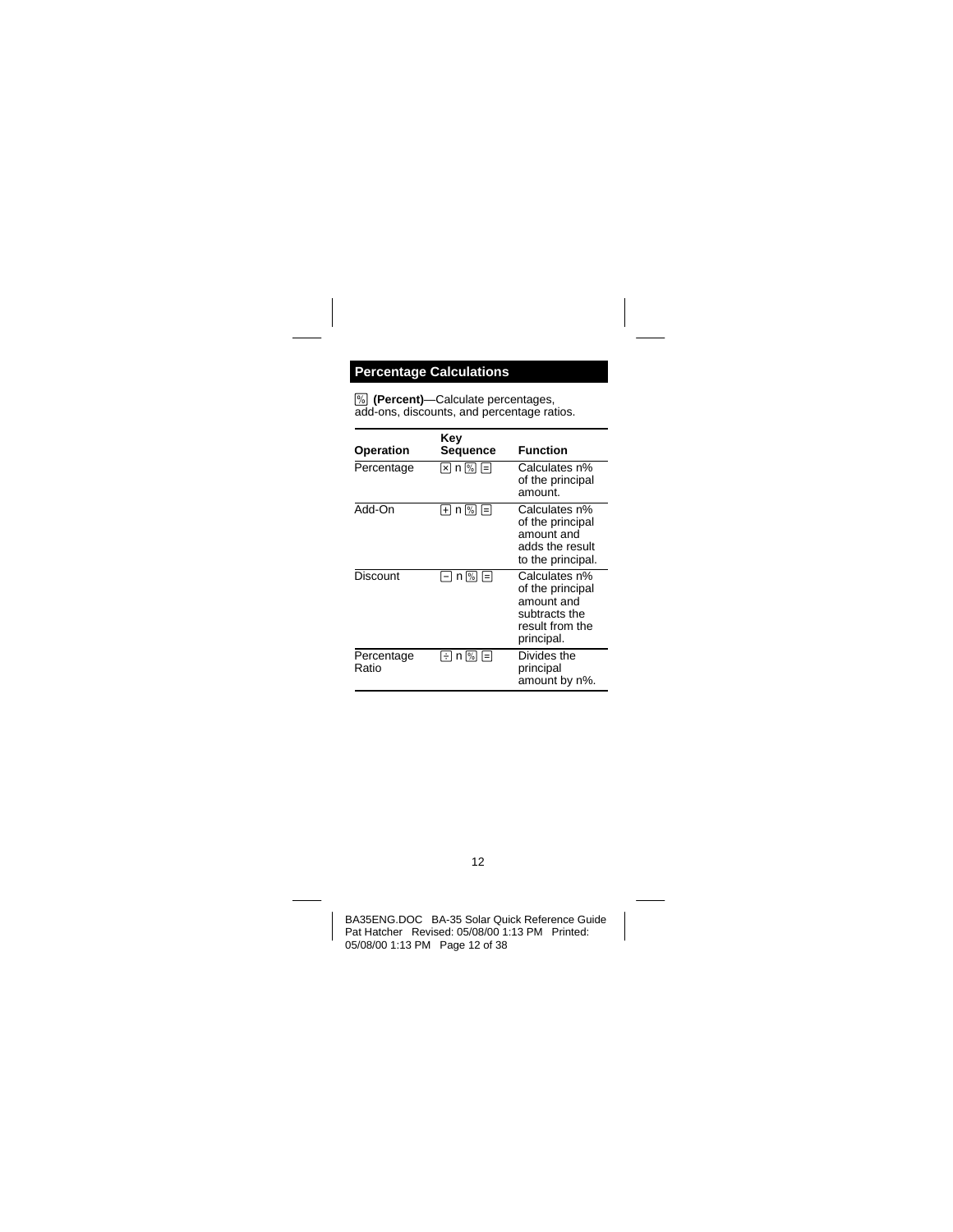## <span id="page-12-0"></span>**Percentage Change Calculations**

0 4 **(Percent Change)**—Calculates the percentage change between two values. To calculate the percentage change:

- 1. Enter the new value.
- 2. Press  $\boxed{2nd}$   $\boxed{4\%}$ .
- 3. Enter the old value.
- 4. Press  $\Xi$ .

The percentage change is calculated by the formula:

New value - Old value<br>Old value x 100

If the result is positive, there is a percentage increase. If the result is negative, there is a percentage decrease.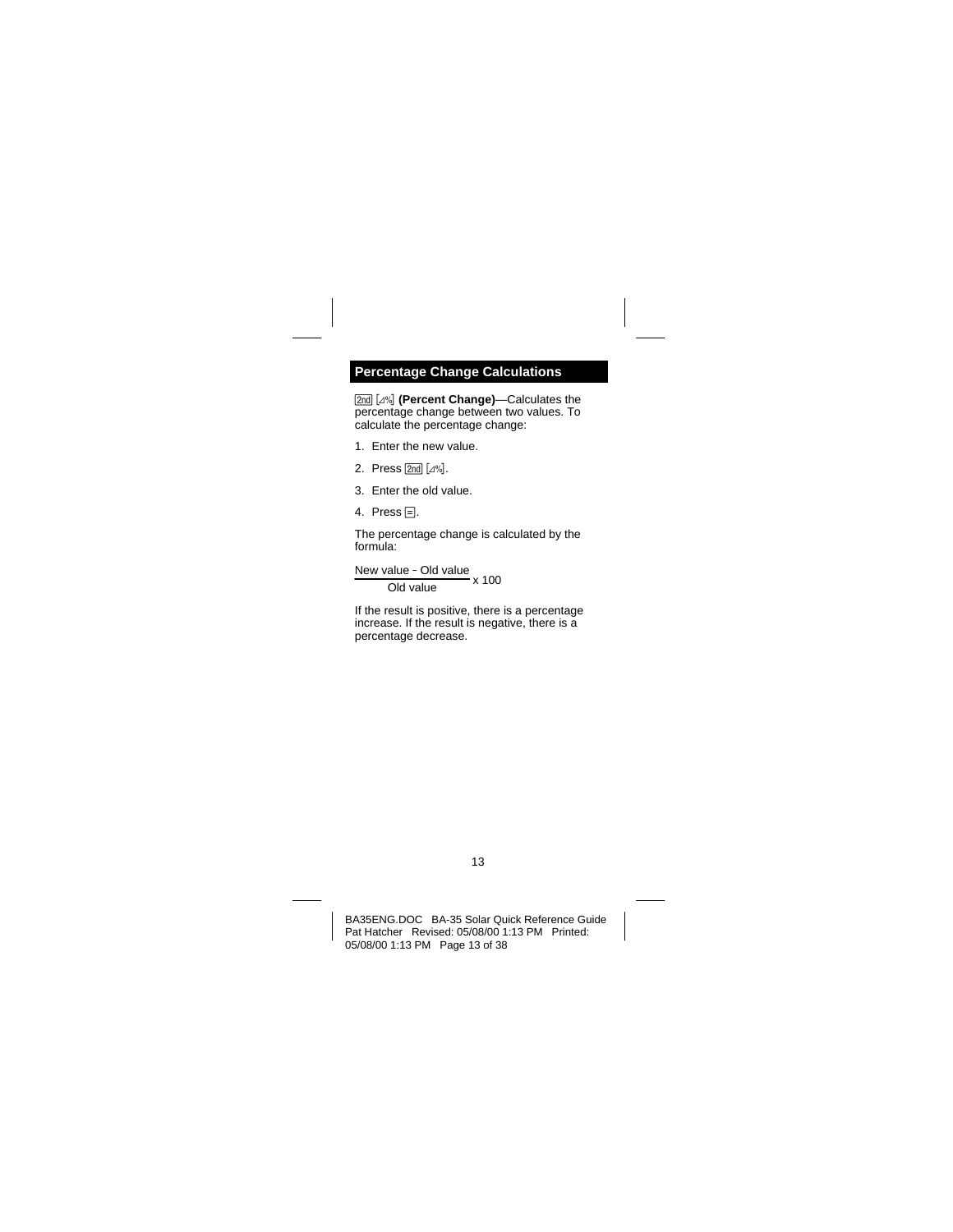# <span id="page-13-0"></span>**Margin and Markup Calculations**

To calculate cost, selling price, gross profit margin, or markup, use  $M$ <sub>0</sub>  $\overline{D}$  to set the calculator to the profit-margin mode (no display indicator).



**[SEL]** (Selling Price)—Enters the selling price.

**MAR (Margin)**—Enters the gross profit margin, which is the difference between selling price and cost expressed as a percentage of the **selling price**.

[2nd] [MU] (Markup)—Enters the markup, which is the difference between selling price and cost expressed as a percentage of the **cost**.

If the percentage is positive, the selling price is greater than the cost. If the percentage is negative, the selling price is less than the cost.

1**(Computation Key)**—Computes the unknown value for gross profit margin problems and markup problems.

#### **Recalling Values**

To recall a value that you have entered or computed, press  $\overline{RCL}$  and the appropriate key for the value you want to recall. For example, to recall the value for margin, press RCL MARI.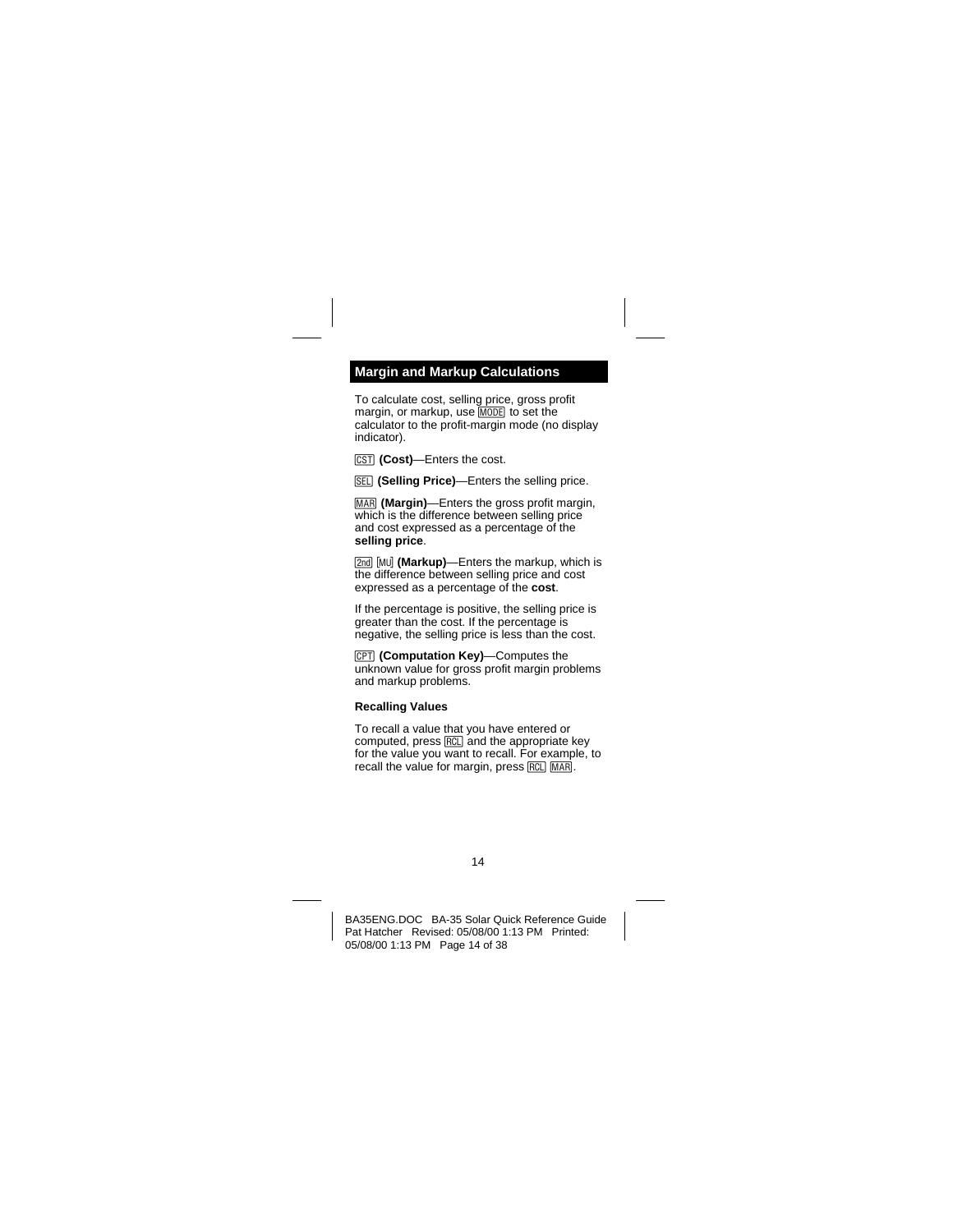#### **Performing Gross Profit Margin Calculations**

To calculate cost, selling price, or gross profit margin:

- 1. Press 2nd [CMR] to clear the registers and use MODE to enter the profit margin mode (no display indicator).
- 2. Enter the two known values (CST, SEL, or MAR).
- 3. Press  $\sqrt{CPT}$  and the key for the unknown value.

## **Performing Markup Calculations**

To calculate cost, selling price, or markup:

- 1. Press **[2nd]** [CMR] to clear the registers and use  $\overline{\text{MDDE}}$  to enter the profit margin mode (no display indicator).
- 2. Enter the two known values (CST, SEL, or MU).
- 3. Press CPT and the key (or key sequence) for the unknown value.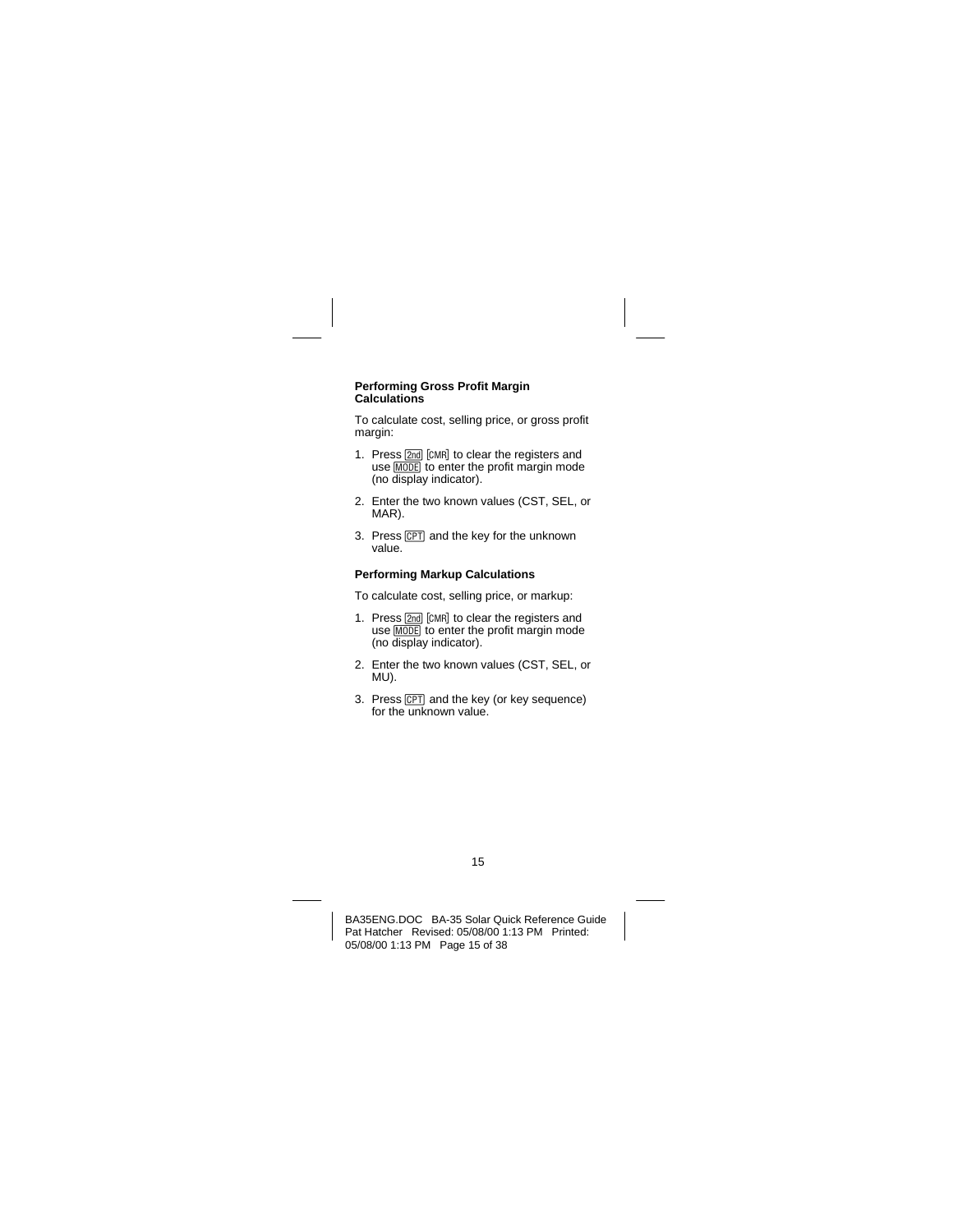## <span id="page-15-0"></span>**Compound Interest Calculations**

To calculate compound interest, use MODE to set the calculator to the to the financial mode (**FIN** appears in the display).

In compound interest calculations in which no payment is involved, the payment (PMT) is assumed to be zero. When the payment has a value other than zero, the calculator treats the problem as an annuity (a series of regular, equal payments).

## **Compound Interest Keys**

In compound interest calculations, the following keys are used to enter or calculate the values listed below.

 $\mathbb{N}$ -Total number of compounding periods.

**Mil-Percent interest per compounding period.** 

**PVI**—Present value of a future amount. With a savings account, for example, PV represents what your money is worth today.

FVI-Future value of a present amount. With a savings account, for example, FV represents what your money will be worth in the future.

1**(Computation Key)**—Computes the unknown value for compound interest problems.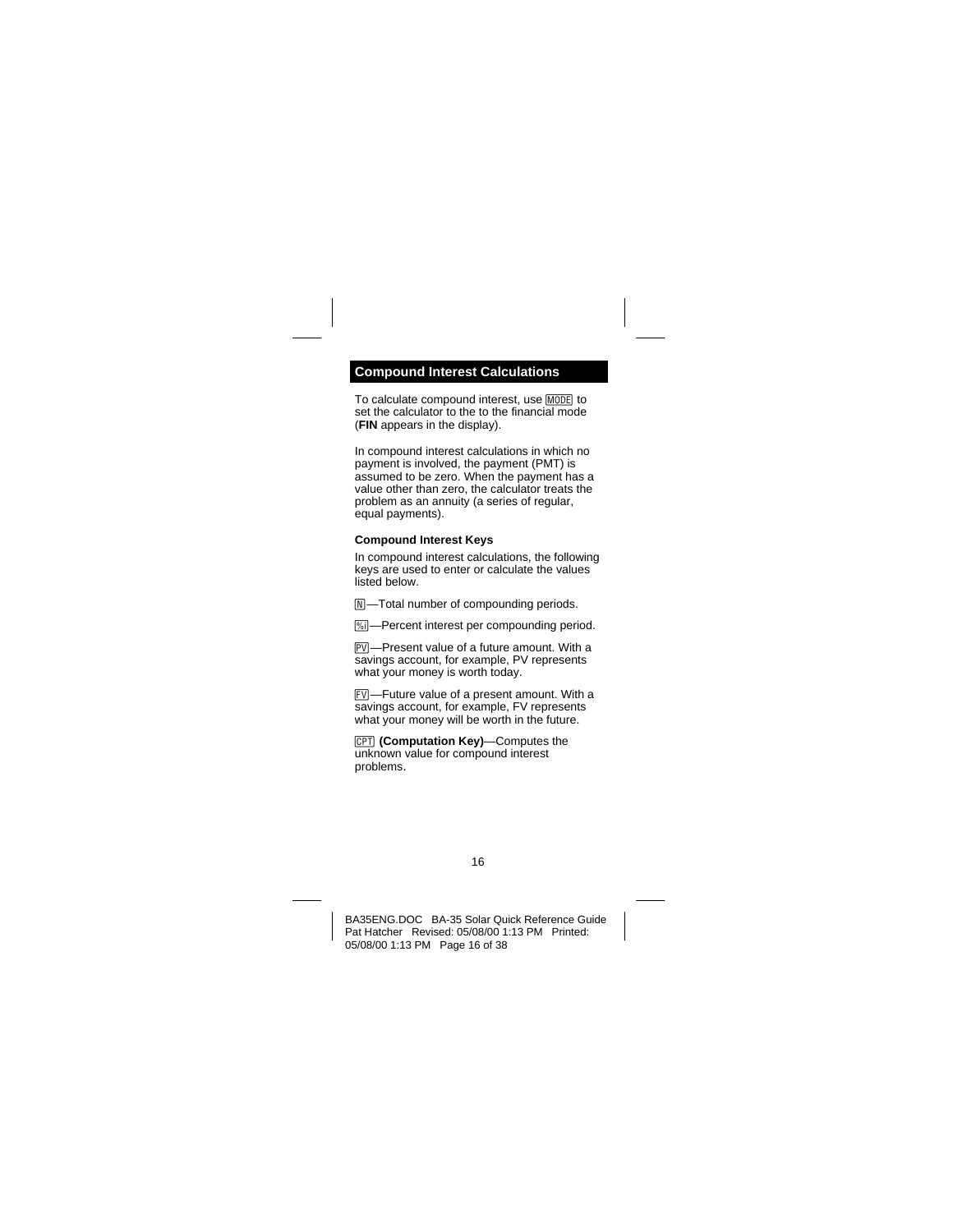## **Recalling Values**

To recall a value that you have entered or  $computed$ , press  $RCD$  and the appropriate key for the value you want to recall. For example, to recall the present value, press  $RCL$   $PVI$ .

## **Performing Compound Interest Calculations**

To perform a compound interest calculation, you must know any three of the four values (N, %i, PV, or FV). Follow these steps to find the unknown value:

- 1. Press  $\boxed{2nd}$   $\boxed{CMR}$  to clear the registers and use **MODEL** to enter the financial mode (**FIN** appears in the display).
- 2. Enter the three known values (N, %i, PV, or FV).
- 3. Press  $\overline{CPT}$  and the key for the unknown value.

For compound interest calculations, the payment (PMT) must be zero. This value is set automatically when you press MODE to enter the financial mode or when you clear the financial registers.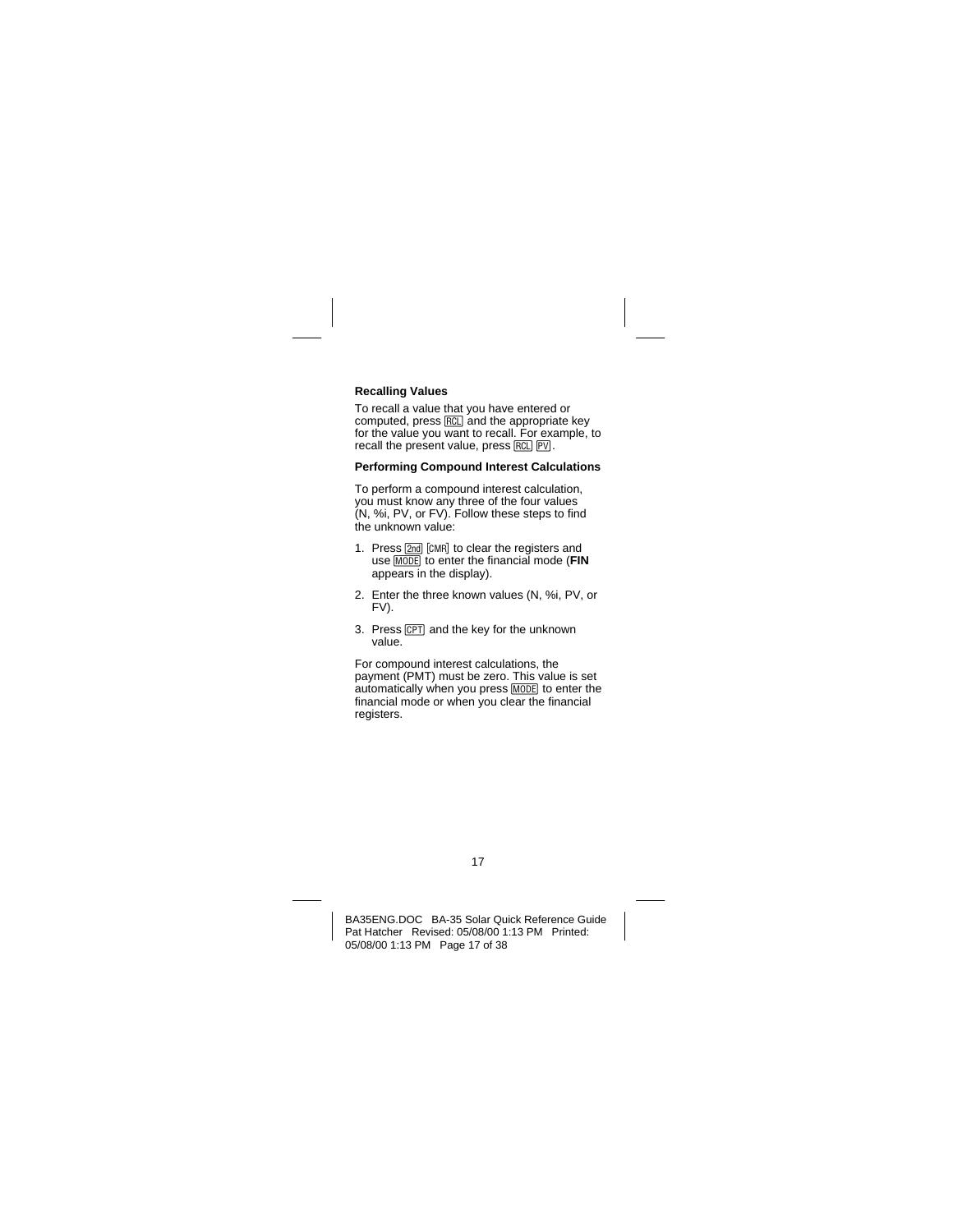## <span id="page-17-0"></span>**Annuity Calculations**

For annuity calculations, use **MODE** to set the calculator to financial mode (**FIN** appears in the display).

An annuity is a series of equal payments made at regular time periods with interest calculated at the end of each period. Ordinary annuities have end-of-period payments; annuities due have beginning-of-period payments.

**[2nd] [BGN] (Beginning-of-Period)**—Sets the calculator to compute for annuity-due problems (beginning-of-period payments).

Pressing **[2nd]** [BGN] causes **Begin** to appear in the display. The beginning-of-period function is in effect until you cancel it (by pressing 2nd [BGN] again) or leave the financial mode.

- § When **Begin** is in the display, the calculator solves using beginning-of-period payments.
- § When **Begin** is not in the display, the calculator solves using end-of-period payments.

**Note:** If an annuity problem does **not** use beginning-of-period payments, be sure that **Begin** is not in the display before you compute the answer. Having **Begin** in the display has no effect on compound interest calculations in which no payment is involved.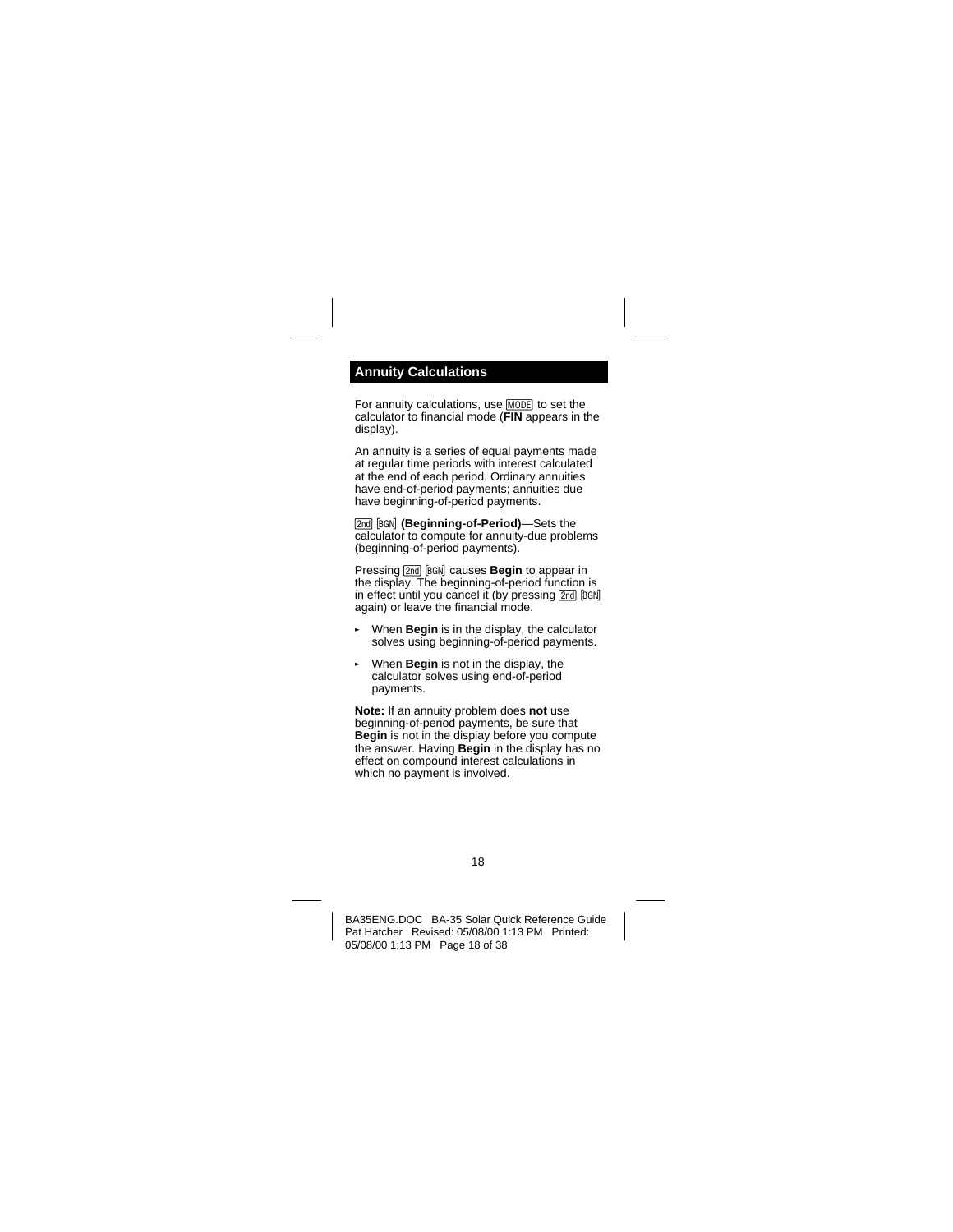## **Annuity Keys**

In annuity calculations, the following keys are used to enter or calculate the values listed below.

 $\boxed{\mathbb{N}}$ -Total number of payment periods.

**Wil**—Percent interest per payment period.

**FV**—Present value of a series of payments plus the present value of FV. With a savings account, PV represents an initial deposit (not including the first payment). With a loan, PV represents the loan amount.

**PMT**—Amount of the regular payment. This value may be positive or negative, depending on the type of problem you are solving (as explained on page 20).

FVI-Future value of a series of payments plus the future value of PV. With a savings account, FV represents the final amount withdrawn. With a loan, FV represents any balloon payment that must be made in addition to the last regular payment.

**[CPT]** (**Computation Key**)—Computes the unknown value for annuity problems.

- When Begin is not displayed, the **CPT** key computes the unknown value for ordinary annuities (annuities with end-of-period payments).
- When **Begin** is displayed, the CPT key computes the unknown value for annuities due (annuities with beginning-of-period payments).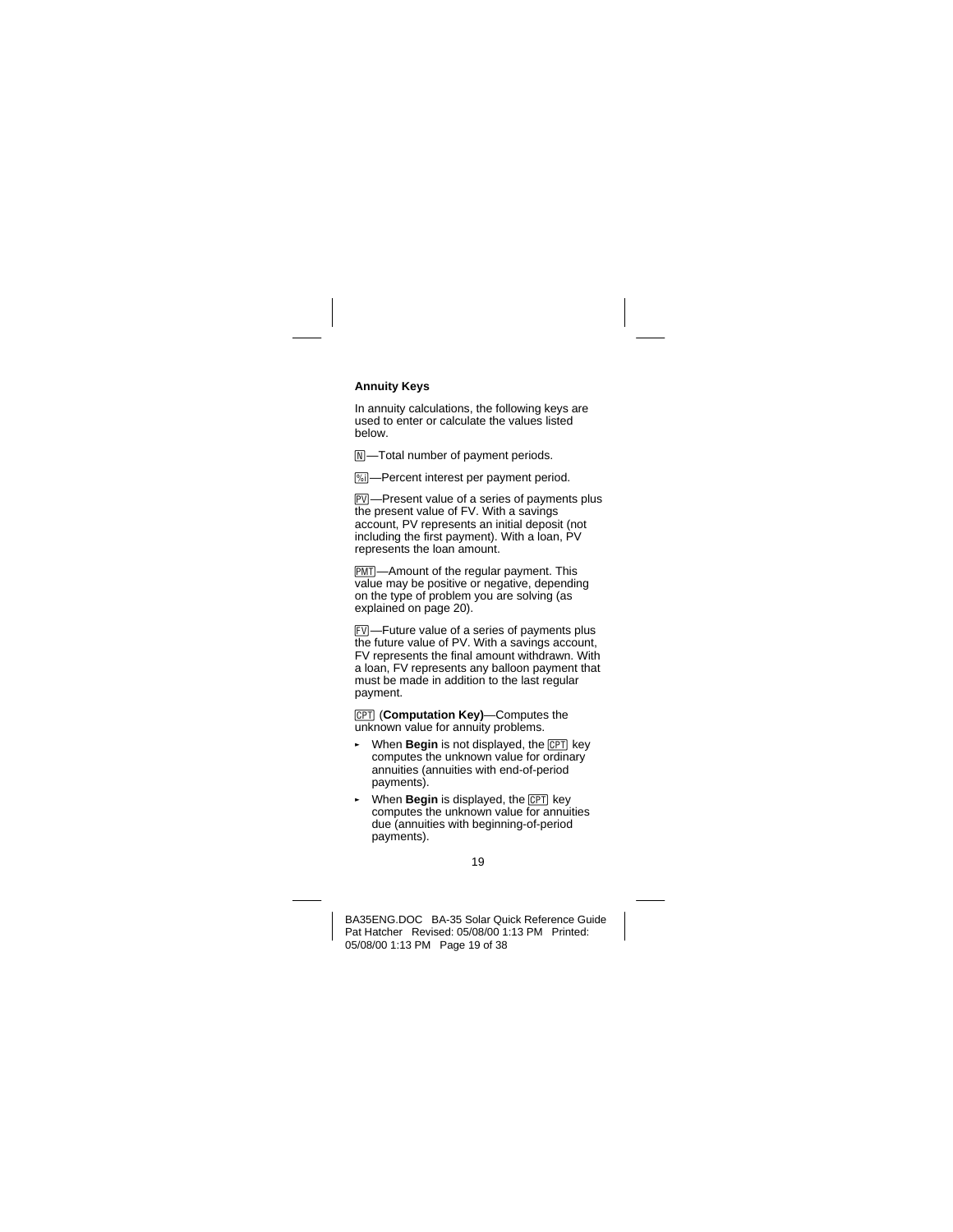### **Recalling Values**

To recall a value that you have entered or computed, press  $RCL$  and the appropriate key for the value you want to recall. For example, to recall the present value, press  $RCL$   $PV$ .

#### **Positive or Negative Payments**

In annuity problems, the present value and future value are usually positive numbers. The payment amount may be positive or negative, depending on the type of problem you are solving.

If payments are discounted backward, the payment amount is positive. This is the case in mortgage, loan, bond, and lease problems.

These problems have a present value, but they may or may not have a future value. (If there is no future value, FV=0.)

If payments are compounded forward, the payment amount is negative. This is the case in savings problems.

These problems have a future value, but they may or may not have a present value. (If there is no present value, PV=0.)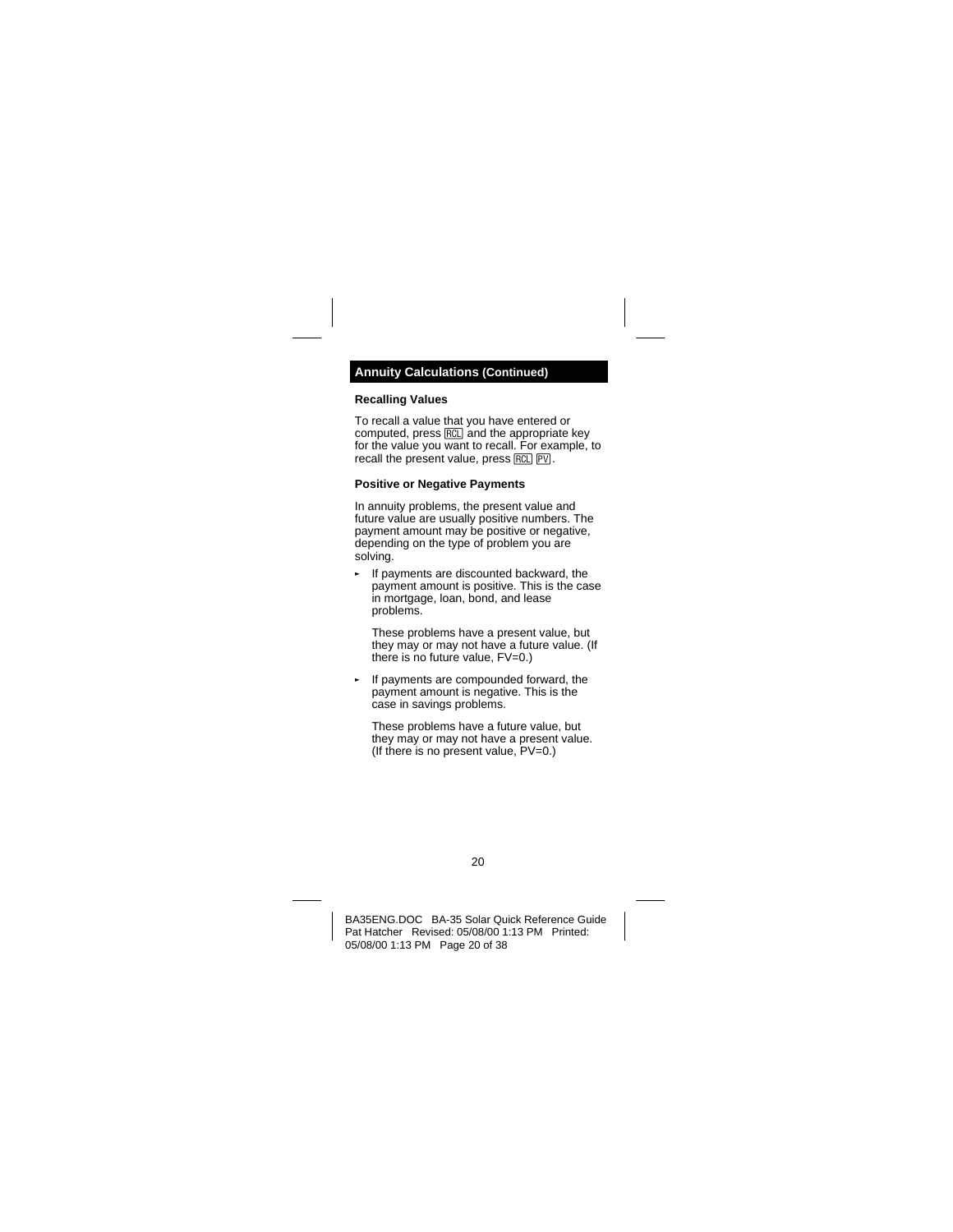## **Performing Annuity Calculations**

To perform an annuity calculation, you must know any four of the five values (N, % i, PV, PMT, or FV). Follow these steps to find the unknown value:

- 1. Press **2nd** [CMR] to clear the registers, and use **MODE** to enter the financial mode (**FIN** appears in the display).
- 2. Ensure that the calculator is set correctly for the type of annuity calculation desired.
	- § For ordinary annuities, **Begin** should not be displayed.
	- § For annuities due, **Begin** should be displayed.

Press **[2nd] BGN**<sup>1</sup> to turn **Begin** on or off.

- 3. Enter the four known values (N, % i, PV, PMT, or FV).
- 4. Press CPT and the key for the unknown value.

**Note:** Generally, solving for the interest rate requires more time than other calculations. If you use unrealistic values, the calculator may take several minutes before indicating an error condition. If this occurs, press  $\overline{AC/ON}$  to clear the calculation.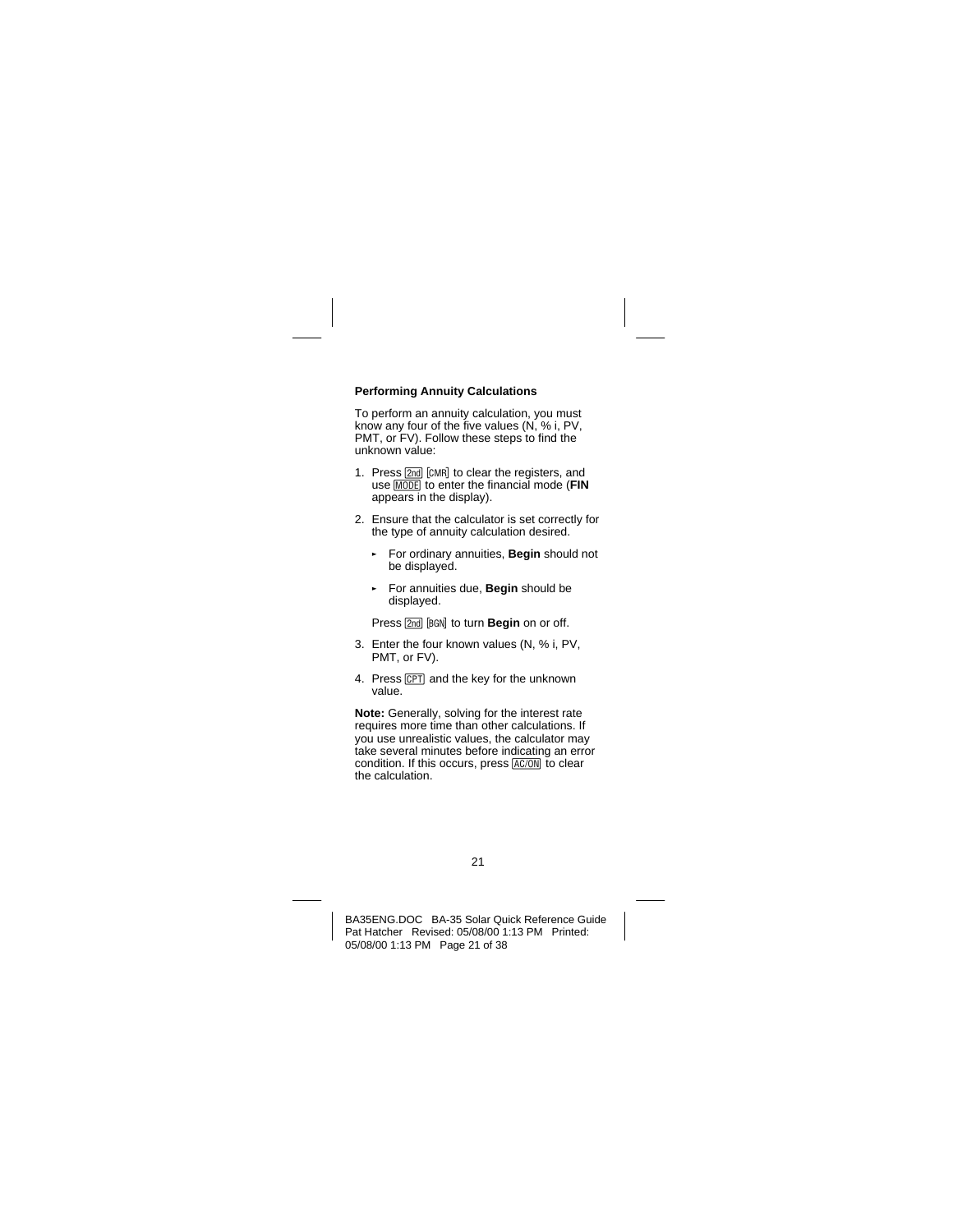## **Annuity Calculations (Continued)**

#### **Special Functions for Monthly Compounding or Payment Periods**

**[2nd]** [ $\div$ 12] **(Monthly Interest)**—Divides the number in the display by 12 and displays the result. This number can then be stored as the monthly interest rate  $(%i)$ . To use the  $[2nd]$   $[+12]$ key sequence:

- 1. Enter the annual interest rate for a compound interest or annuity problem.
- 2. Press  $\boxed{2nd}$   $\div 12$ .

Then press **Mill** to store the result.

The two steps above have the same effect as entering the number of years and then pressing E 12 E.

**[2nd] [x12] (Number of Monthly Payments)—** Multiplies the number in the display by 12 and displays the result. This number can then be stored as the number of compounding periods or payment periods (N). To use the  $\boxed{2nd}$  [×12] key sequence:

- 1. Enter the number of years for a compound interest or annuity problem with monthly compounding or payment periods.
- 2. Press  $\boxed{2nd}$   $\boxed{\times 12}$ .

Then press  $\mathbb N$  to store the result.

The two steps above have the same effect as entering the number of years and then pressing  $\boxtimes$  12  $\boxdot$ .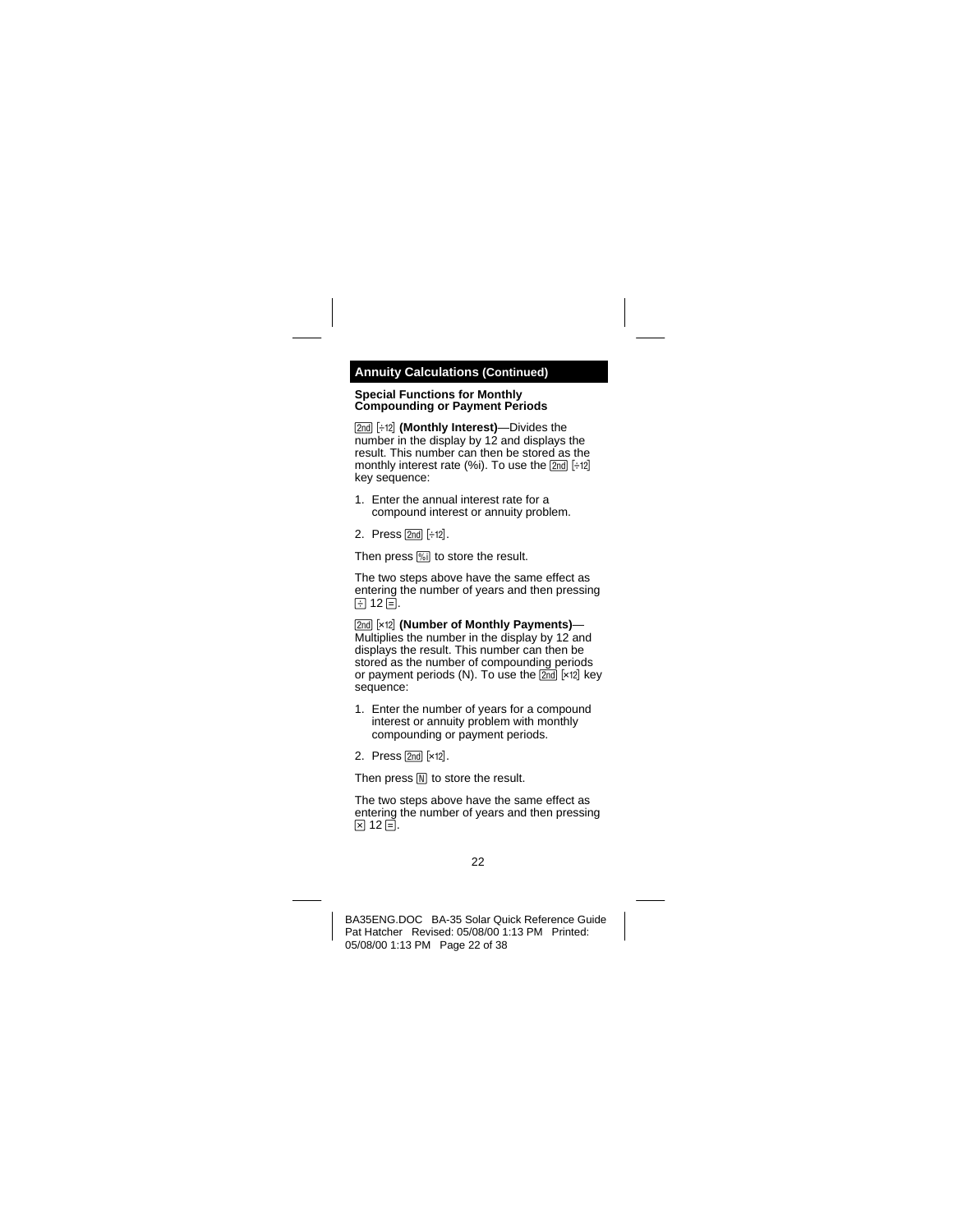# <span id="page-22-0"></span>**Converting to EFF or APR**

To convert to EFF or APR, use MODE to set the calculator to the financial mode (**FIN** appears in the display.)

**Annual Percentage Rate (APR)**—The interest rate per compounding period multiplied by the number of compounding periods per year.

**Annual Effective Rate (EFF)**—The interest rate compounded yearly that achieves the same future value as the APR. The EFF is the rate at which you actually earn for the period of time stated.

**[2nd] [EFF] (APR to EFF)-Converts annual** percentage rates to annual effective rates.

- 1. Enter the APR.
- 2. Press  $[2nd]$  [PEFF].
- 3. Enter the number of compounding periods per year (c/yr) for the APR.
- 4. Press  $\equiv$  to calculate the EFF.

[2nd] [►APR] (EFF to APR)—Converts annual effective rates to annual percentage rates.

- 1. Enter the EFF.
- 2. Press  $[2nd]$   $\blacktriangleright$  APR].
- 3. Enter the number of compounding periods per year (c/yr) for the APR.
- 4. Press  $\equiv$  to calculate the APR.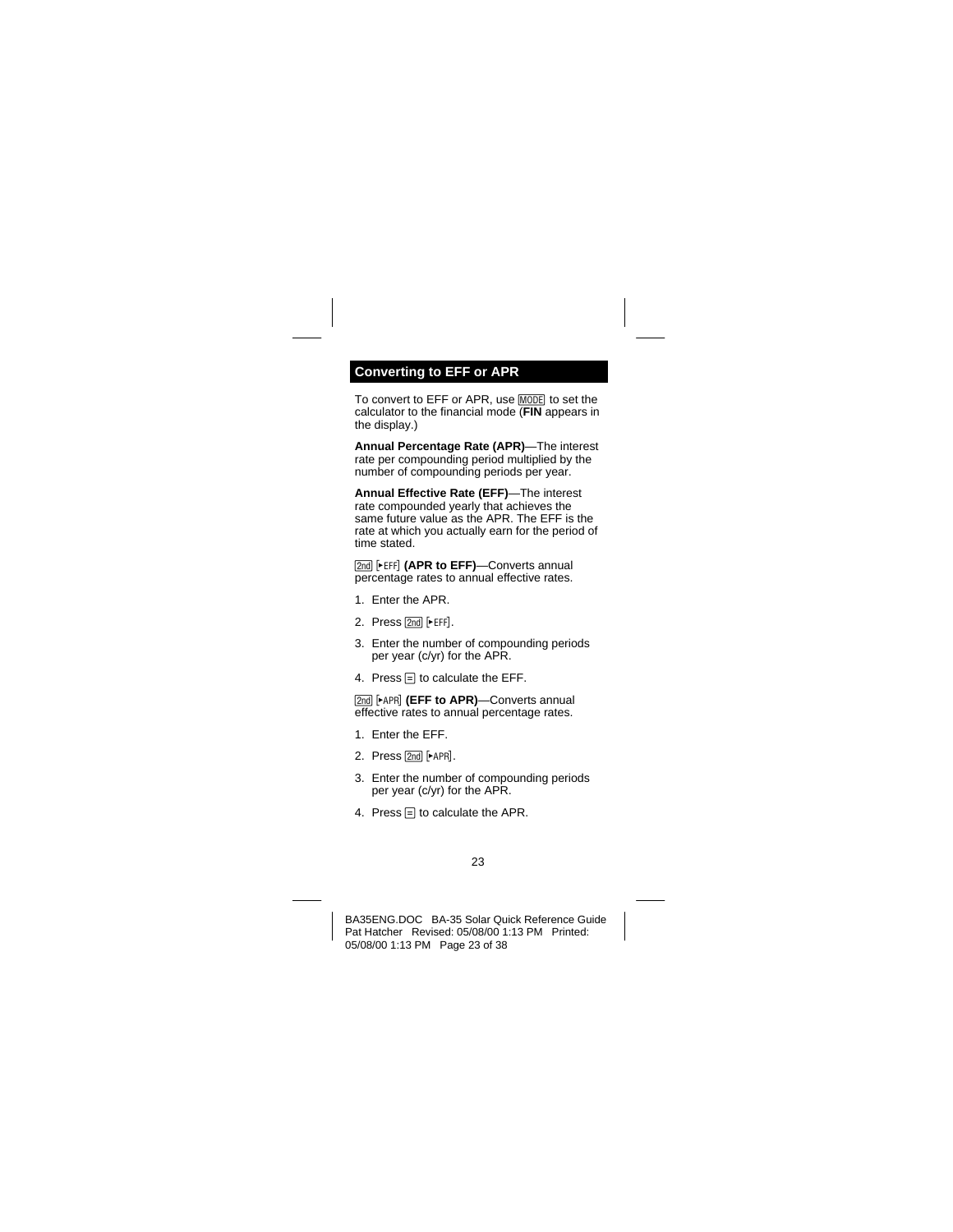## <span id="page-23-0"></span>**Balance, Interest, and Principal**

To calculate balance, interest and principal, use **MODE** to set the calculator to the financial mode (**FIN** appears in the display.)

**BALL** (Balance)—Calculates the remaining loan balance (principal) after a selected payment.

To find the balance:

- 1. If necessary, press  $\boxed{2nd}$   $\boxed{BGN}$  to change the calculator to solve for end-of-period payments or beginning-of-period payments.
- 2. Enter the appropriate values with the  $\overline{N}$ .  $\overline{\%}$ . PVI. FVI. and PMTI keys.
- 3. Enter the payment number.
- 4. Press BAL.

**IP (Interest and Principal)—Calculates the** interest and principal portions of a **single** payment; when used with the  $\boxed{P_1/P_2}$  key, it calculates the accumulated interest and principal over a **range** of payments.

**P<sub>1</sub>/P<sub>2</sub>** (Payment Range Entry Key)—Enters a selected range of payments (payment 1 through payment x) so that you can calculate the accumulated interest and principal over that range.

**Note:** When using  $P_1/P_2$ , enter the payment number as an integer. **Do not enter a decimal point.**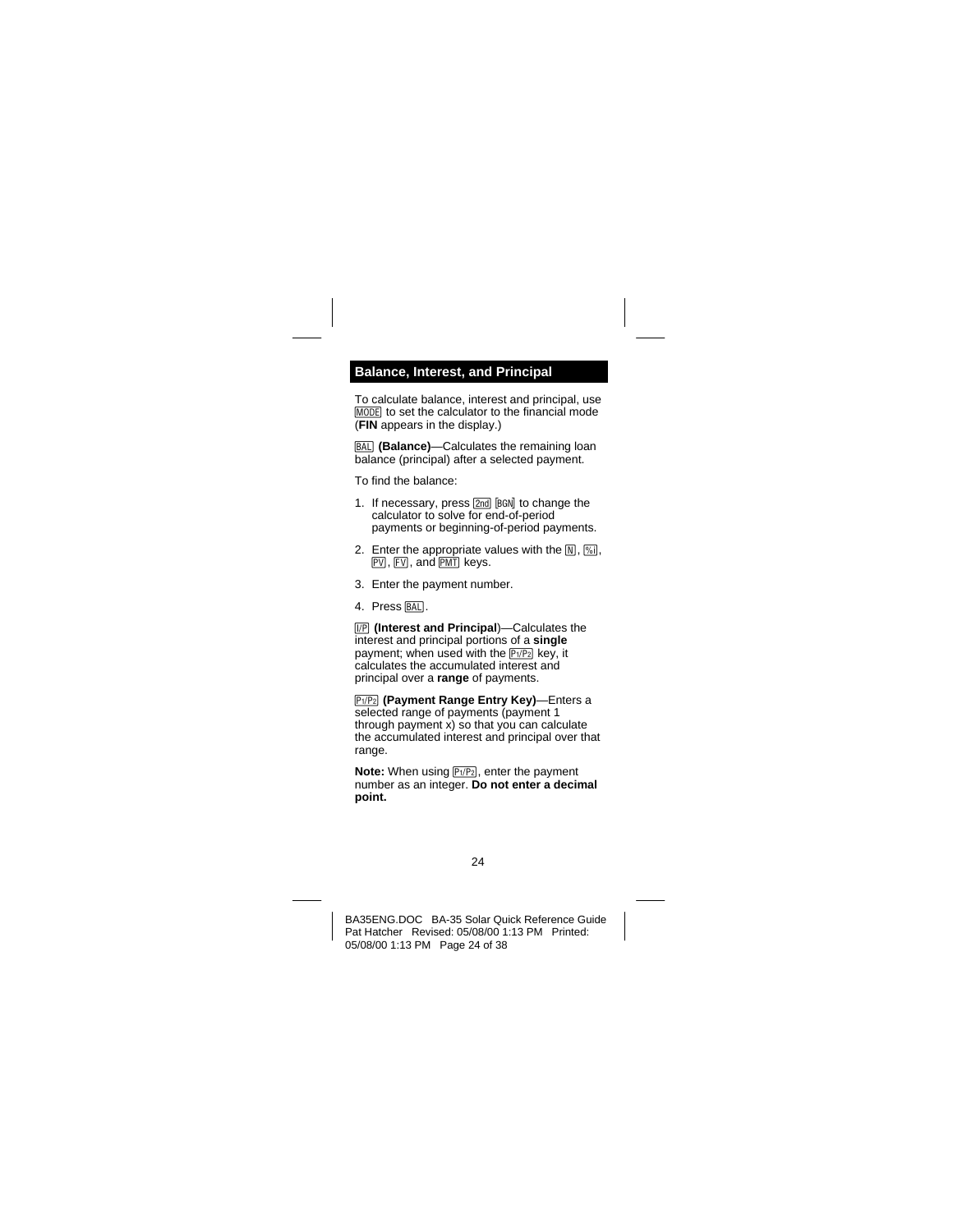## **Calculating a Single Payment**

To find the interest and principal of a single payment:

- 1. If necessary, press  $[2nd]$   $[BA]$  to change the calculator to solve for end-of-period payments or beginning-of-period payments.
- 2. Enter the appropriate values with the  $\overline{N}$ ,  $\overline{\gamma_{01}}$ ,  $FV$ ,  $FV$ , and  $FV$  keys.
- 3. Enter the payment number.
- 4. Press  $\boxed{VP}$  to calculate the interest. (The int indicator is displayed with the result.)
- 5. Press  $\overline{xy}$  to display the principal. (The **prn**  $indication$  is displayed with the result.)

If you want to display the interest portion again, press  $x \overline{y}$ . Pressing  $x \overline{y}$  alternately displays the interest and principal.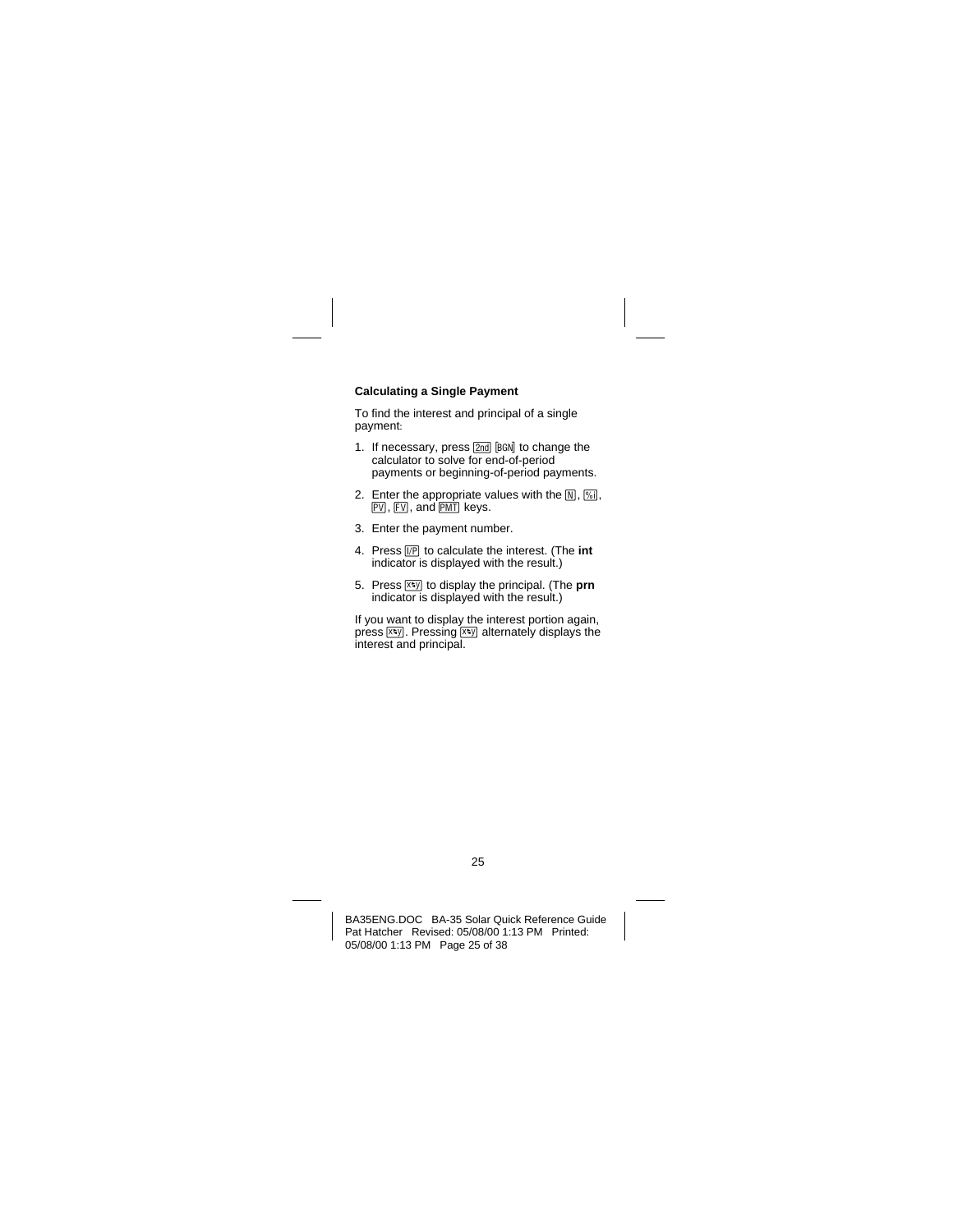## **Balance, Interest, and Principal (Cont.)**

### **Calculating a Range of Payments**

To find the summed interest and principal over a range of payments:

- 1. If necessary, press  $[2nd]$   $[BA]$  to change the calculator to solve for end-of-period payments or beginning-of-period payments.
- 2. Enter the appropriate values with the  $[N]$ ,  $[N]$ ,  $FV$ ,  $FV$ , and  $FV$  keys.
- 3. Enter the first payment number (P1) and  $press$   $P<sub>1</sub>/P<sub>2</sub>$ .
- 4. Enter the second payment number.
- 5. Press  $\Pi$  to calculate the interest.

(The  $\Sigma$ **int** indicator is displayed with the result.)

6. Press  $\overline{xy}$  to display the principal.

(The  $\Sigma$ **prn** indicator is displayed with the result.)

If you want to display the interest portion again, press  $\overline{x}$ . Pressing  $\overline{x}$ , alternately displays the interest and principal.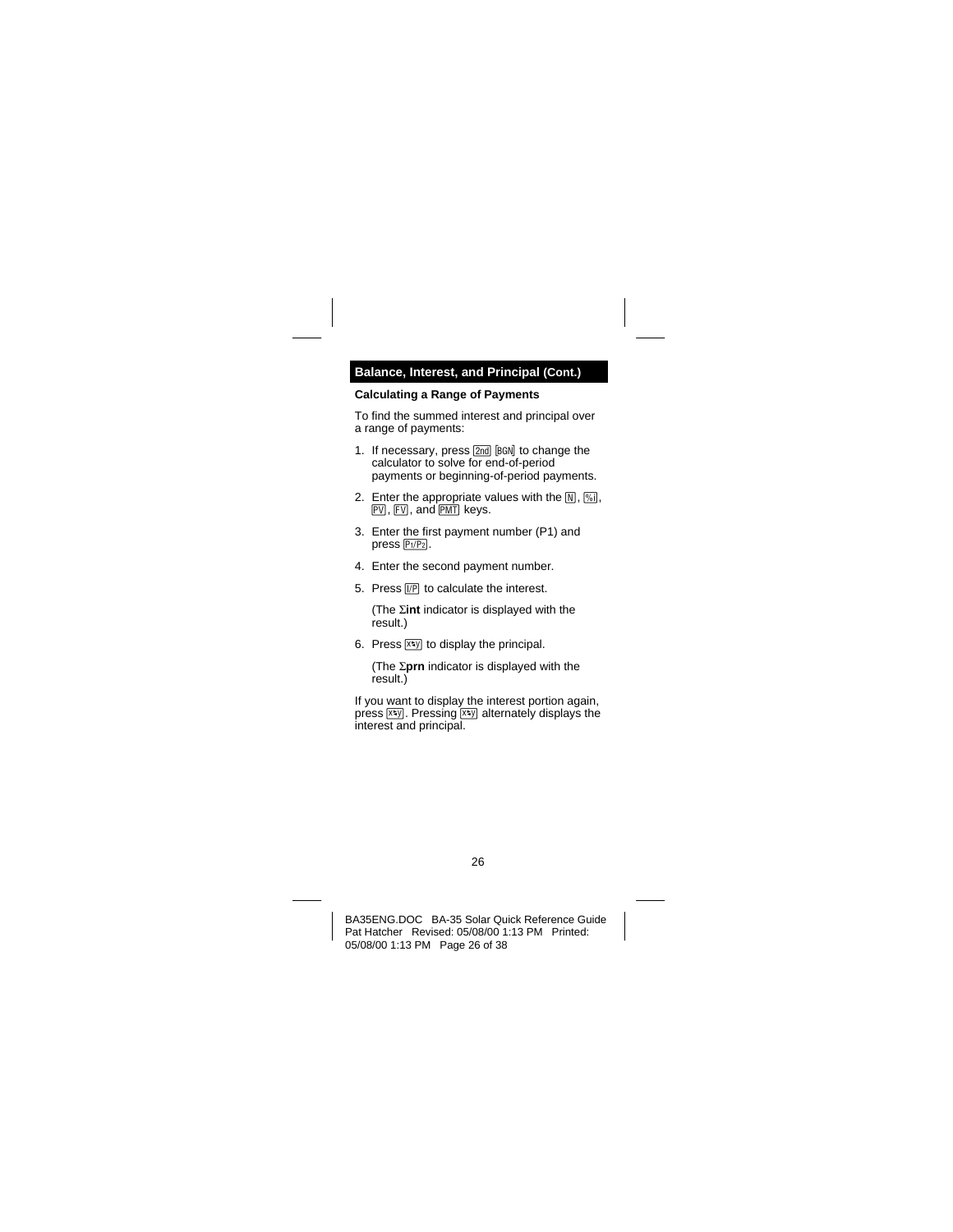# <span id="page-26-0"></span>**Statistics**

To enter a statistics problem, use MODE to set the calculator to the statistics mode (**STAT** appears in the display).

**[2nd]** [CMR] (Clear Mode Registers)—Clears any previously entered data points.

**[EH]** (Statistics Data Entry)—Enters the displayed number as a data value in the statistical registers. Each time you press  $\Sigma H$ . the display shows the number of data values currently stored in the statistical registers.

**[2nd] [∑-] (Statistics Data Removal)—** Removes a data value from the statistical registers. Each time you press  $[2nd]$  [ $\Sigma$ -], the display shows the number of data values currently stored in the statistical registers.

## **Entering Two-Variable Data Values**

Use  $\overline{xy}$  in conjunction with  $\overline{z+}$  to enter data points with both x and y values as follows:

- 1. Enter an x value and press  $\overline{x}$ .
- 2. Enter a y value and press  $\Sigma$ +.

Repeat the procedure to enter additional data points. You can also follow this procedure with  $\sqrt{2nd}$   $\sqrt{2}$  to remove data points.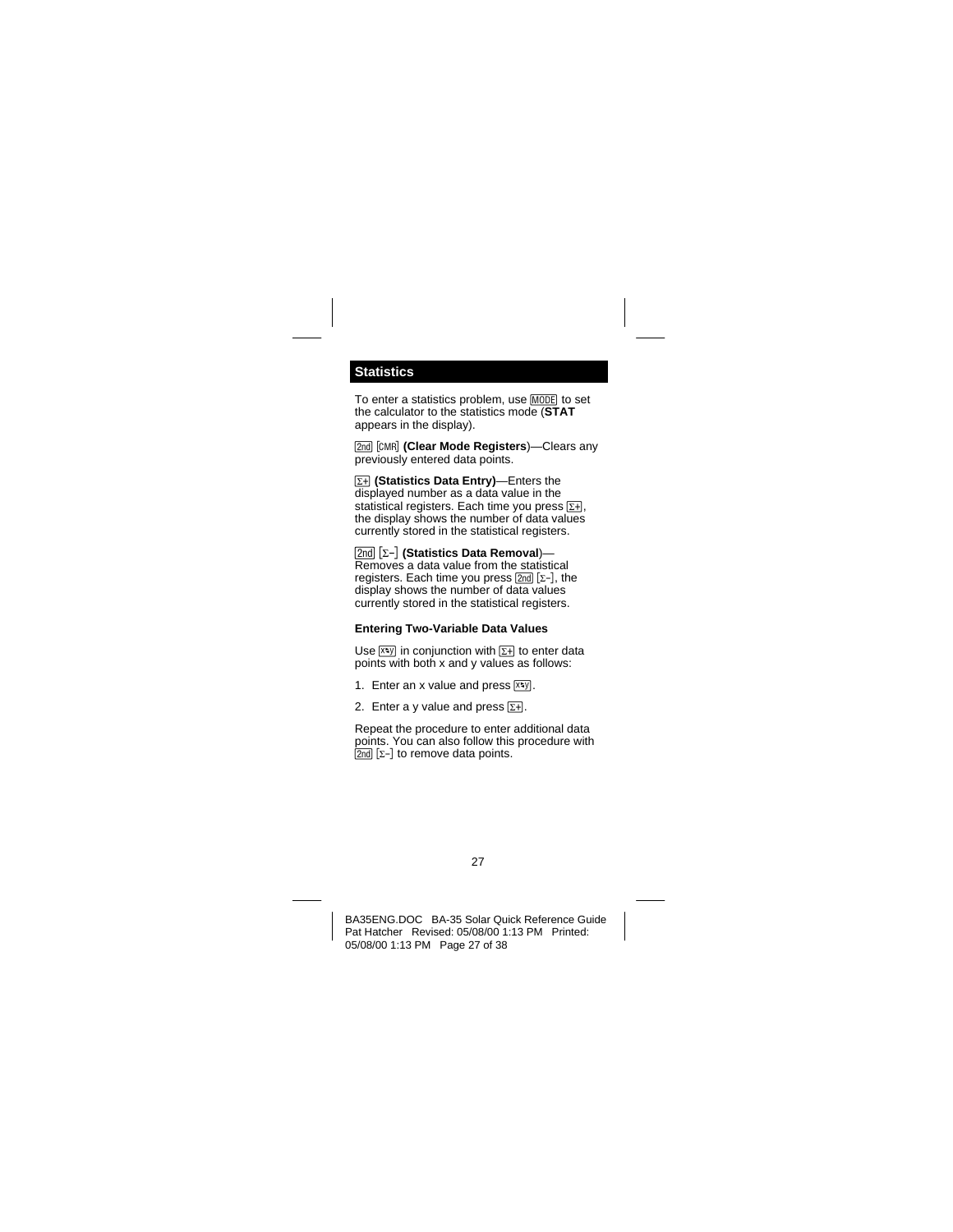## **Statistics (Continued)**

#### **Mean**

**2nd Mean (Data Mean)—Calculates the mean** (average) of all the data values currently stored in the statistical registers.

If you have entered data points with x and y values, press **2nd** Mean to display the mean of the y values; then press  $x \overline{y}$  to display the mean of the x values.

## **Standard Deviation**

The  $[2nd]$   $[\sigma n]$  and  $[2nd]$   $[\sigma n-1]$  key sequences calculate the standard deviation of the data values in the statistical registers.

If you entered data points with x and y values, press  $\boxed{2nd}$   $\boxed{on}$  or  $\boxed{2nd}$   $\boxed{on-1}$  to display the standard deviation of the y values; then press  $x \infty$  to display the standard deviation of the x values.

**[2nd]** [on] ("Population" Deviation)— Calculates the "n weighted" (or "population") standard deviation.

0x**("Sample" Deviation)**—Calculates the "n - 1 weighted" (or "sample") standard deviation.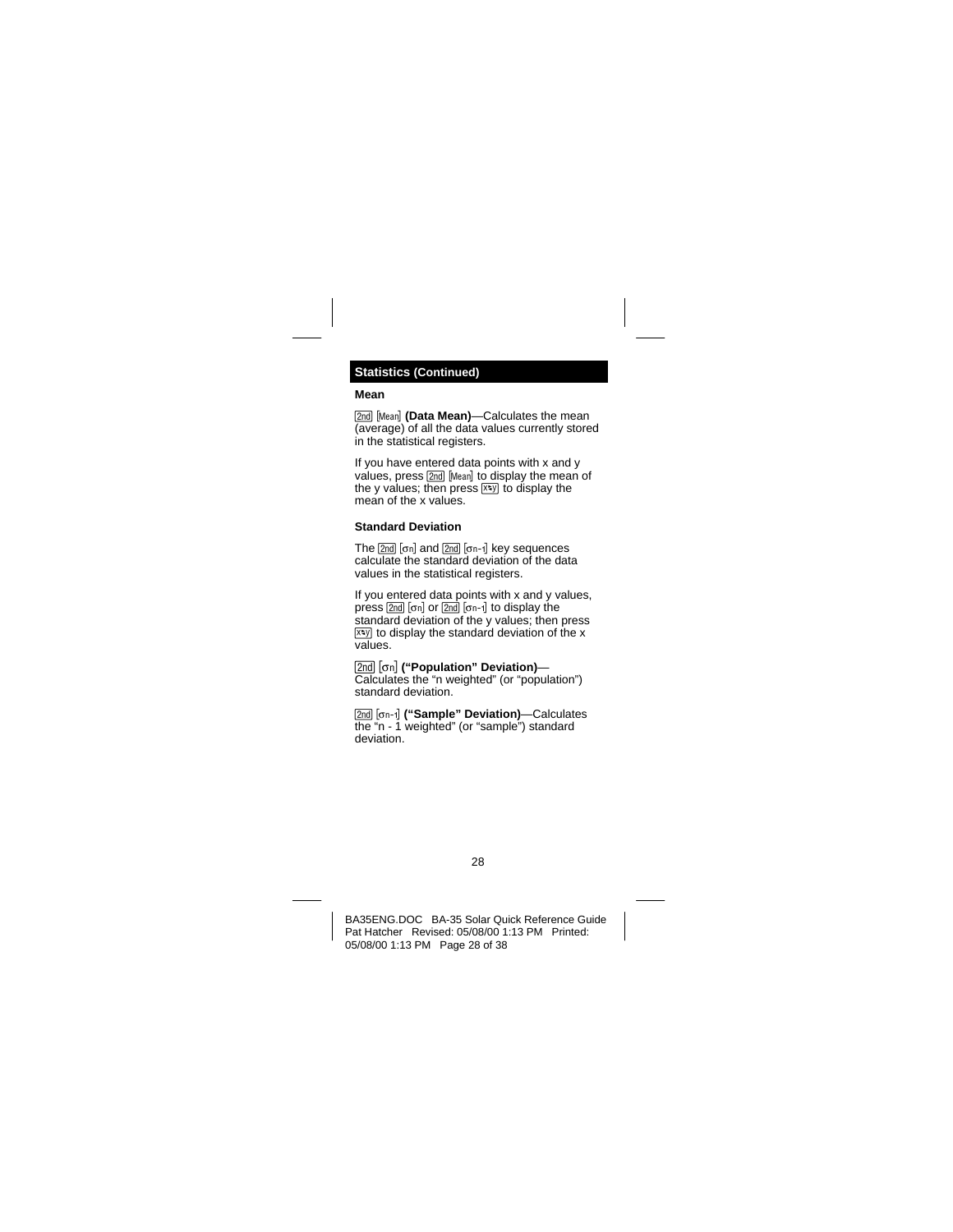## **Linear Regression**

[2nd] [b/a] (Intercept/Slope)—Enables you to display the y-intercept and slope of the representative line. To display the y-intercept (b), press  $\boxed{2nd}$   $[b/a]$ ; to display the slope (a), press  $\overline{x}$ y after you display the y-intercept.

**[2nd]** [Corr**il (Correlation)**—Calculates the correlation between the x and y values in a set of data points.

[2nd] [x<sup>-</sup>], [2nd] [y<sup>-</sup>] (Predicted Value)—After you enter an x value, you can press  $\frac{1}{2}$  or  $\frac{1}{2}$  to display the y value that corresponds with that x on the best straight line through the data points entered. Similarly, after you enter a y value, you can press  $[2nd]$  [x<sup>'</sup>] to display the corresponding x value.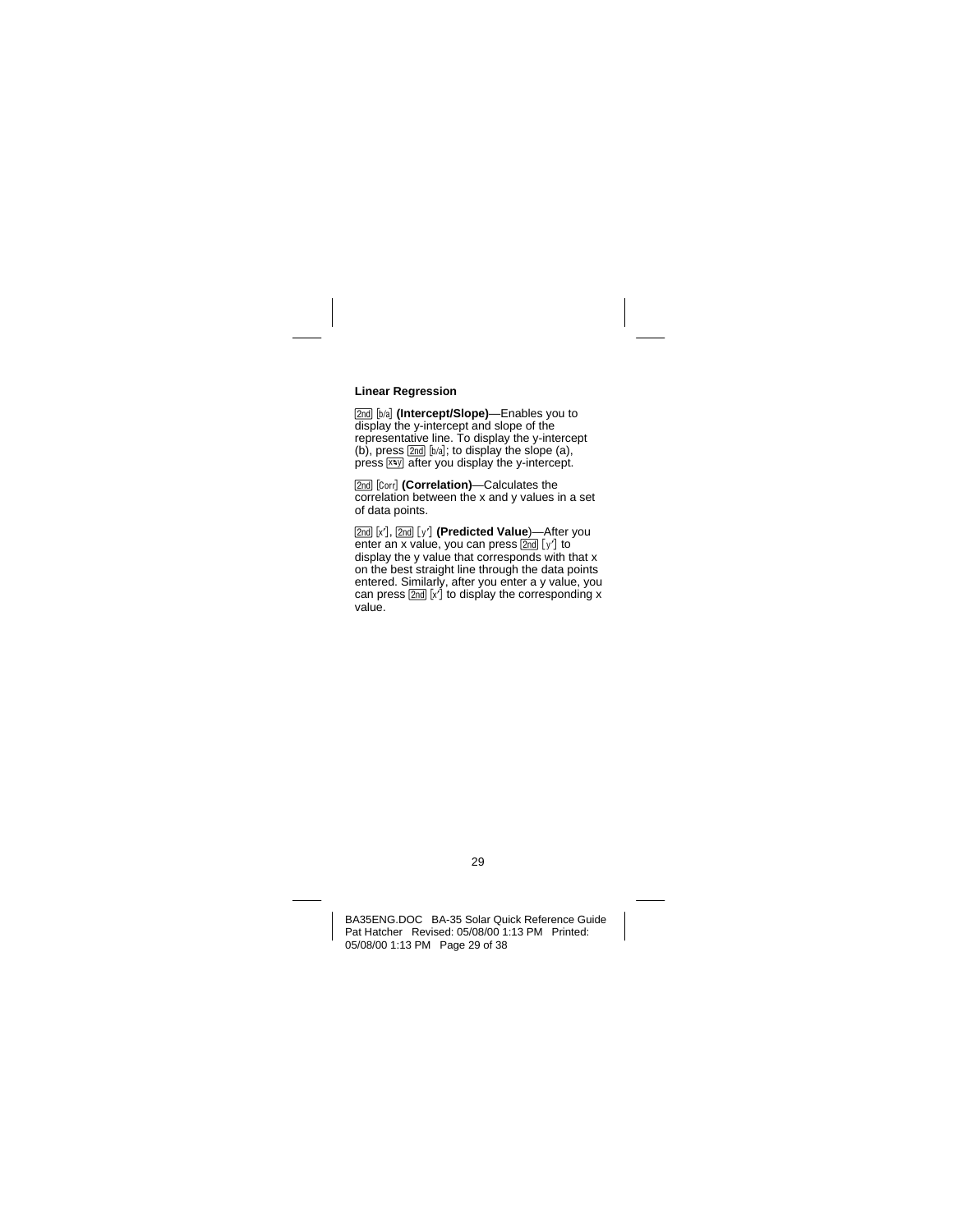## <span id="page-29-0"></span>**Common Keystroke Sequences**

#### **Monthly Payment for a Home Mortgage**

Purpose: To find the amount of the monthly payment on a mortgage with end-of-month payments (ordinary annuity).

Values You Supply:

- § **mortgage** amount
- § annual interest **rate**
- § number of **years** in mortgage

| <b>Procedure</b>                                                      | Kev<br>Sequence                             |
|-----------------------------------------------------------------------|---------------------------------------------|
| Clear calculator and mode<br>registers; select two decimal<br>places. | CE/C CE/C<br>2nd [CMR]<br>$[2nd]$ $[Fix]$ 2 |
| Press MODE until FIN is<br>displayed.                                 | <b>MODE</b>                                 |
| Press 2nd [BGN] until <b>Begin</b> is<br>not displayed.*              | <b>2nd BGN</b>                              |
| Enter mortgage amount.                                                | mortgage PV                                 |
| Calculate interest rate.                                              | rate $[2nd]$ $[412]$                        |
| Fnter interest rate.                                                  | $ \% $                                      |
| Calculate number of payment<br>periods.                               | <b>years</b> $\boxed{2nd}$ [ $\times$ 12]   |
| Enter number of payment<br>periods.                                   | M                                           |
| Compute monthly payment.                                              | [CPT]<br><b>PMT</b>                         |

If payments occur at the beginning of each month (annuity due), press 2nd [BGN] until **Begin** is displayed.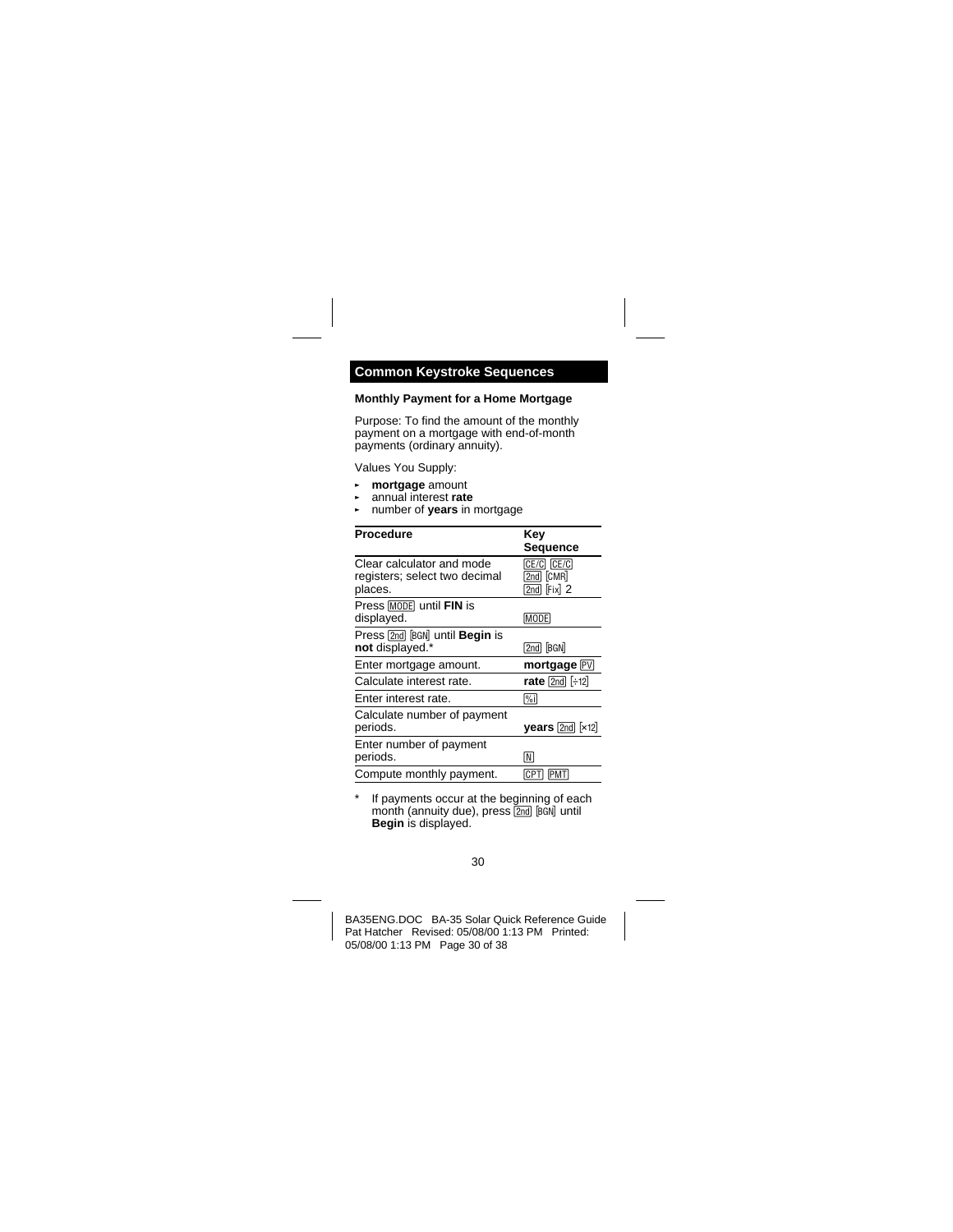## **Remaining Balance for a Home Mortgage**

Purpose: To find the remaining balance—after a selected payment number—of a mortgage with end-of-month payments (ordinary annuity).

Values You Supply:

- § **mortgage** amount
- § annual interest **rate**
- § number of **years** in mortgage
- § amount of **payment**
- § payment **number**

| <b>Procedure</b>                                                      | Key<br>Sequence                                                       |
|-----------------------------------------------------------------------|-----------------------------------------------------------------------|
| Clear calculator and mode<br>registers; select two decimal<br>places. | CE/C CE/C<br>$\sqrt{2}$ nd $\sqrt{2}$ $\sqrt{2}$<br>$[2nd]$ $[Fix]$ 2 |
| Press MODE until FIN is<br>displayed.                                 | MODE)                                                                 |
| Press 2nd BGN until <b>Begin</b> is<br>not displayed.*                | 2nd BGN                                                               |
| Enter mortgage amount.                                                | mortgage PV                                                           |
| Calculate interest rate.                                              | rate $[2nd]$ $[412]$                                                  |
| Enter interest rate.                                                  | $ \% $                                                                |
| Calculate number of payment<br>periods.                               | $\boldsymbol{y}$ ears $[2nd]$ $[x12]$                                 |
| Enter number of payment<br>periods.                                   | [N]                                                                   |
| Enter payment amount.                                                 | payment PMT                                                           |
| Enter payment number and<br>calculate balance.*                       | number [BAL]                                                          |

If payments occur at the beginning of each month (annuity due), press  $\overline{2nd}$   $\overline{BGM}$  until **Begin** is displayed.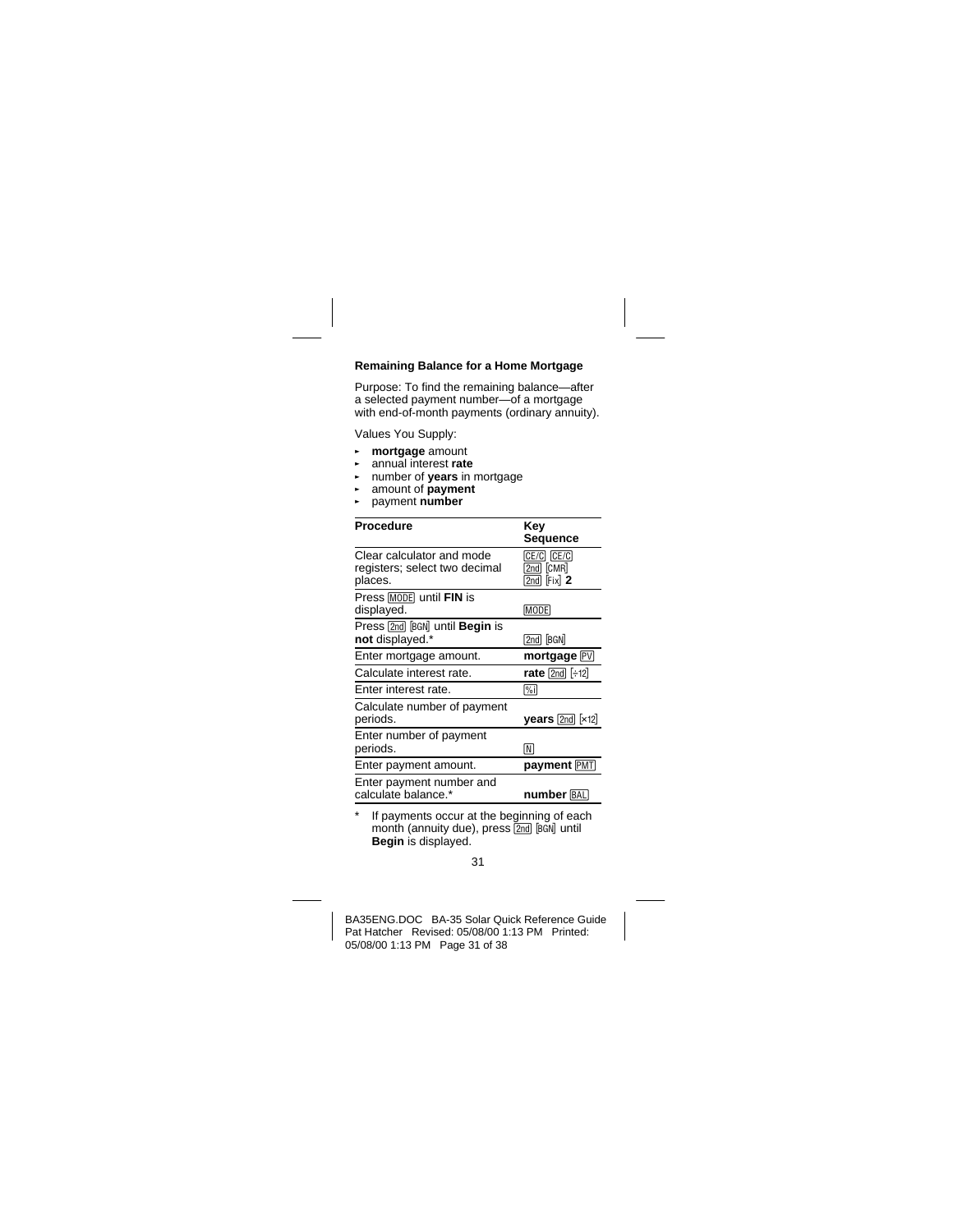## **Common Keystroke Sequences (Cont.)**

## **Loan Amount a Buyer Can Afford**

Purpose: To find the maximum loan amount and selling price a prospective home buyer can afford, assuming that:

- ► The buyer will pay a given percentage of the selling price as a down payment.
- ► An estimated percentage is added to the monthly payment for taxes and insurance.
- ► The total monthly payment (principal, interest, taxes, and insurance) is not to exceed a predetermined percentage limit of the buyer's gross monthly income.

Values You Supply:

- § annual interest **rate**
- § number of **years** in mortgage
- § buyer's gross monthly **income**
- § **percent limit** (of gross monthly income)
- § **percent taxes and Insurance** (of total monthly payment)
- § **percent down** (of selling price)

| <b>Procedure</b>                                                      | <b>Key Sequence</b>                              |
|-----------------------------------------------------------------------|--------------------------------------------------|
| Clear calculator and<br>mode registers; select<br>two decimal places. | CE/C CE/C<br>[2nd] [CMR]<br>$\sqrt{2nd}$ Fix $2$ |
| Press MODE until FIN is<br>displayed.                                 | <b>MODE</b>                                      |

(continued)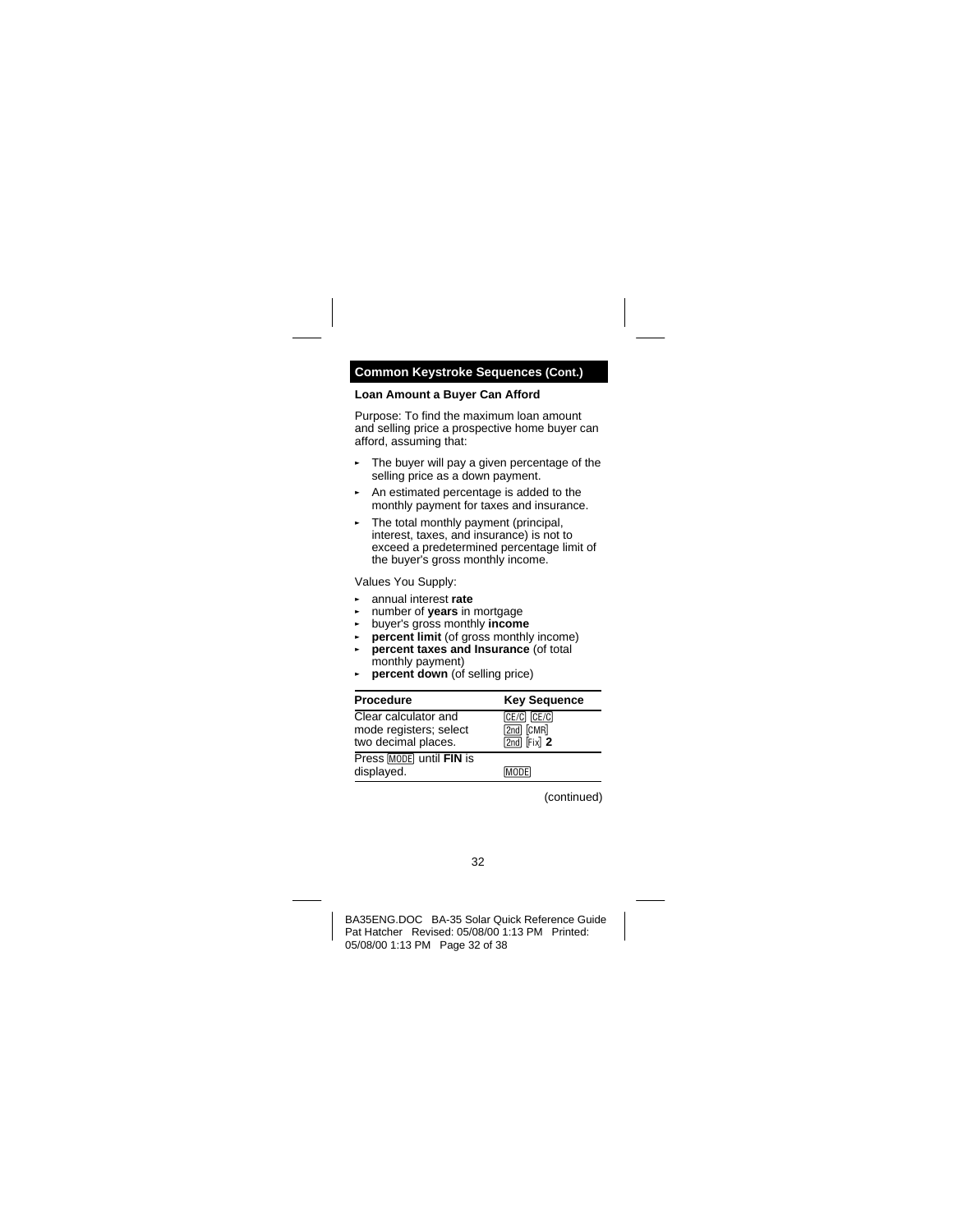| Procedure                                                                                 | <b>Key Sequence</b>                                                                                                        |
|-------------------------------------------------------------------------------------------|----------------------------------------------------------------------------------------------------------------------------|
| Press [2nd] [BGN] until<br>Begin is not displayed.*                                       | 2nd BGN                                                                                                                    |
| Enter monthly interest<br>rate.                                                           | rate $[2nd]$ $[412]$ $[%]$                                                                                                 |
| Calculate and enter<br>number of monthly<br>payments.                                     | $\boldsymbol{y}$ ears $[2nd]$ $[x12]$<br>[N]                                                                               |
| Calculate and store<br>maximum monthly<br>payment.                                        | income ⊠<br>percent limit M<br>$\boxdot$ $\boxdot$                                                                         |
| Calculate and enter<br>maximum allowable loan<br>payment (without taxes<br>or insurance). | 1 $\Box$ percent<br>taxes and<br>insurance [%] [=]<br>$[2nd]$ $[1/x]$ $\sqrt{x}$ $[RCL]$<br>$[2nd]$ $[MEM]$ $\Box$ $[PMT]$ |
| Compute maximum<br>allowable loan amount.                                                 | <b>CPTI PV</b>                                                                                                             |
| Calculate house price<br>(including down<br>payment).                                     | 1 $\Box$ percent<br>down<br>$\sqrt{\frac{1}{2}}$ $\sqrt{\frac{1}{x}}$<br>$\boxtimes$ RCLI PVI $\boxminus$                  |
| Calculate down payment.                                                                   | $[RCL] [PV] [-]$                                                                                                           |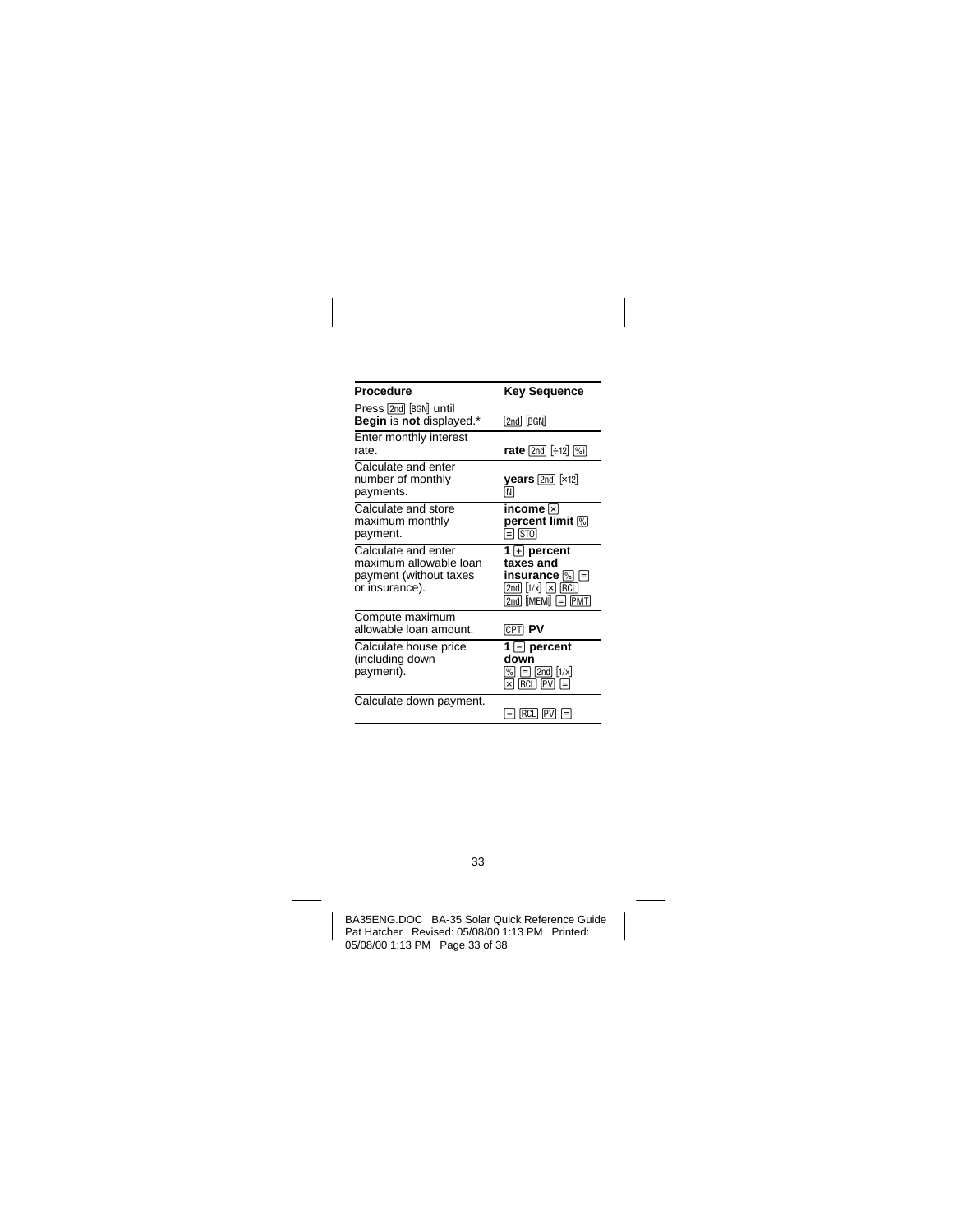## **Common Keystroke Sequences (Cont.)**

#### **Selling Price of a House if Seller Pays Points and Commission**

Purpose: To find the selling price of a house, assuming that the seller wants to make a certain profit and that the selling price must include points and commission.

Values You Supply:

- § **original price** (dollar amount)
- § **profit** (dollar amount)
- § **points** (percentage points)
- § **commission** (percentage points)

| <b>Procedure</b>                                                                                | <b>Key Sequence</b>                                     |
|-------------------------------------------------------------------------------------------------|---------------------------------------------------------|
| Clear calculator and<br>mode registers; select<br>two decimal places.                           | CE/C CE/C<br>$2nd$ $[CMR]$<br>$[2nd]$ $[Fix]$ 2         |
| Press MODE until no<br>mode indicator is<br>displayed.                                          | [MODE]                                                  |
| Add original price and<br>profit to calculate cost<br>before points are added<br>on, and enter. | original price $\Box$<br>$profit \sqcap \overline{CST}$ |
| Enter points as a margin.                                                                       | points <b>ਜ</b><br>commission ⊟<br>ÍMARÍ                |
| Compute selling price.                                                                          |                                                         |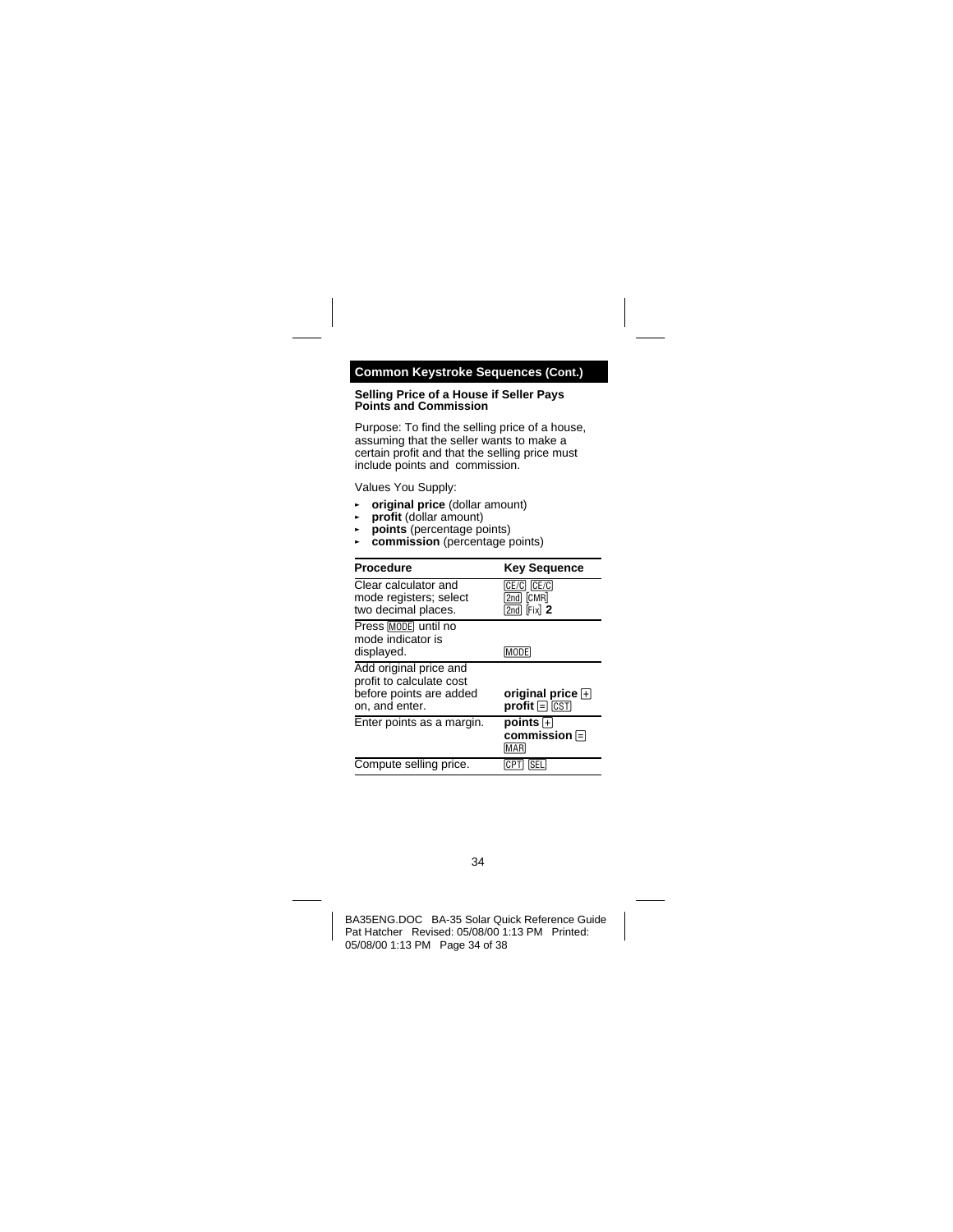## <span id="page-34-0"></span>**Error Conditions**

When an error condition occurs, the word "Error" appears in the display. The calculator will not accept a keyboard entry until you press  $E E / C$  or  $E E / O$  $N$  to clear the error condition.  $(Press  $\sqrt{CE/C}$ ) twice to clear the condition and all$ pending operations; press AC/ON to clear the calculator completely.)

### **General Error Conditions**

The error conditions listed below can occur in any mode. Errors occur when you:

- Calculate a result that is outside the range  $-9.9999999 \times 10^{99}$  to  $-1 \times 10^{-99}$ , zero, or 1 x 10-99 to 9.999999 x 1099.
- ► Divide a number by zero.
- $\blacktriangleright$  Calculate  $\boxed{2nd}$   $\boxed{lnx}$  or  $\boxed{2nd}$   $\boxed{1/x}$  of zero.
- $\blacktriangleright$  Calculate  $\boxed{2nd}$   $\boxed{4\%}$  for an old value equal to zero.
- Calculate  $[2nd] [\sqrt{x}]$ ,  $[2nd] [lnx]$ , or  $[2nd] [y^x]$  of a negative number.
- ► Use  $[2nd] [y^x]$  to raise zero to the power of zero.
- Press a key or key sequence that cannot be performed in the current mode.

## **Financial Error Conditions**

In the financial mode, errors occur when you:

Calculate a financial unknown before you have entered enough known variables or when no solution exists.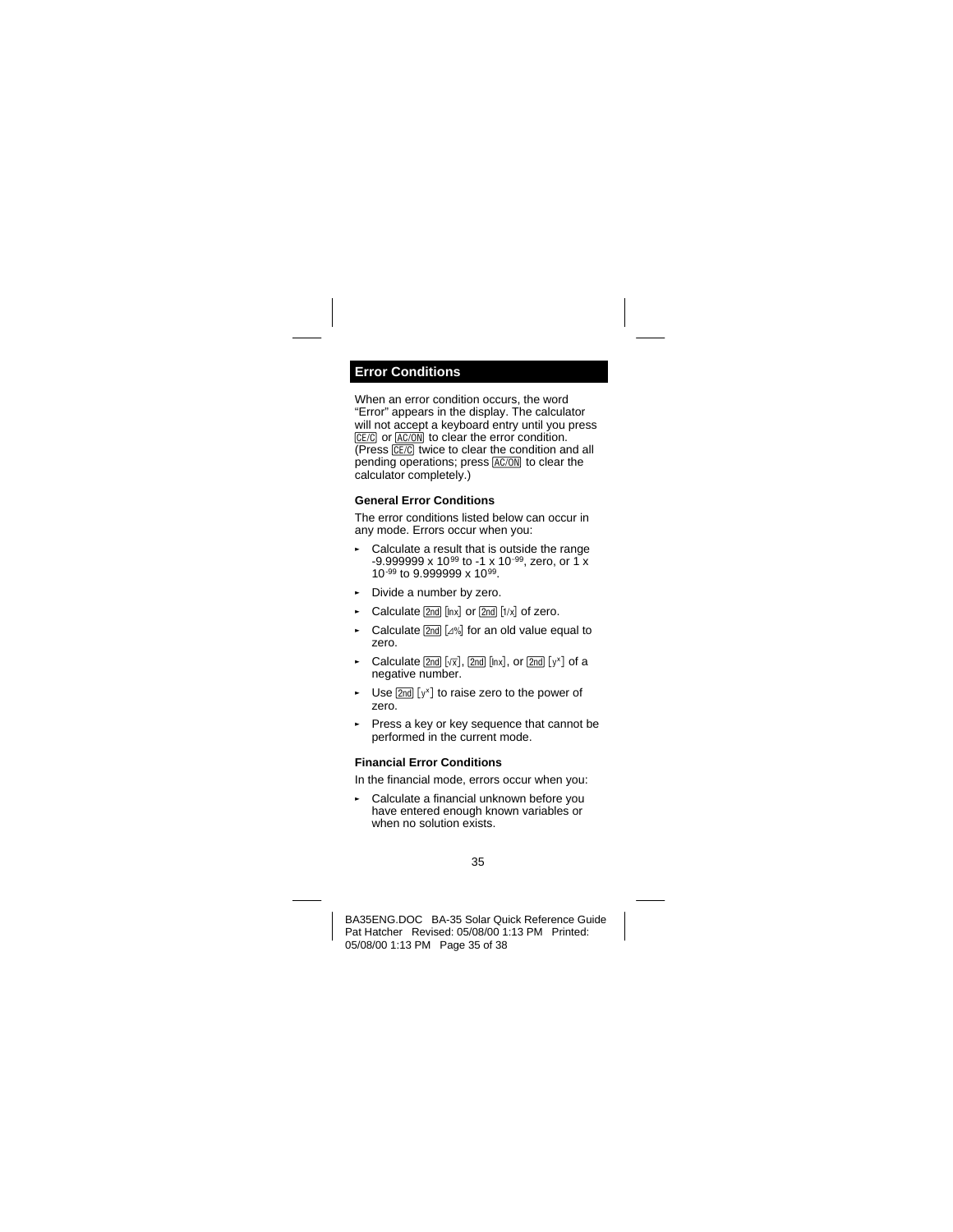## **Financial Error Conditions (Continued)**

- Use  $\sqrt{2nd}$   $\blacktriangleright$  APRI or  $\sqrt{2nd}$   $\blacktriangleright$  EFFI when the number of compounding periods per year is zero or very large, or when %i is small.
- § Compute the balance or interest for a payment number less than zero.

## **Statistics Error Conditions**

In the statistics mode, errors occur when you:

- Use  $\Sigma$ + to enter a data point (x or y) such that  $|\overline{x}| > 1 \times 10^{50}$ .
- Press  $\sqrt{2nd}$  [ $\Sigma$ -] when there are less than two data points in the statistical registers.
- Exports Calculate  $[2nd]$  [on-1] with only one data point.
- ► Perform a statistical calculation when there are no data points.
- ► Perform a linear regression calculation with less than two data points.
- ► Perform a linear regression calculation on a vertical line.
- § Enter a series of data values such that the sum of their squares exceeds the upper or lower limit of the calculator.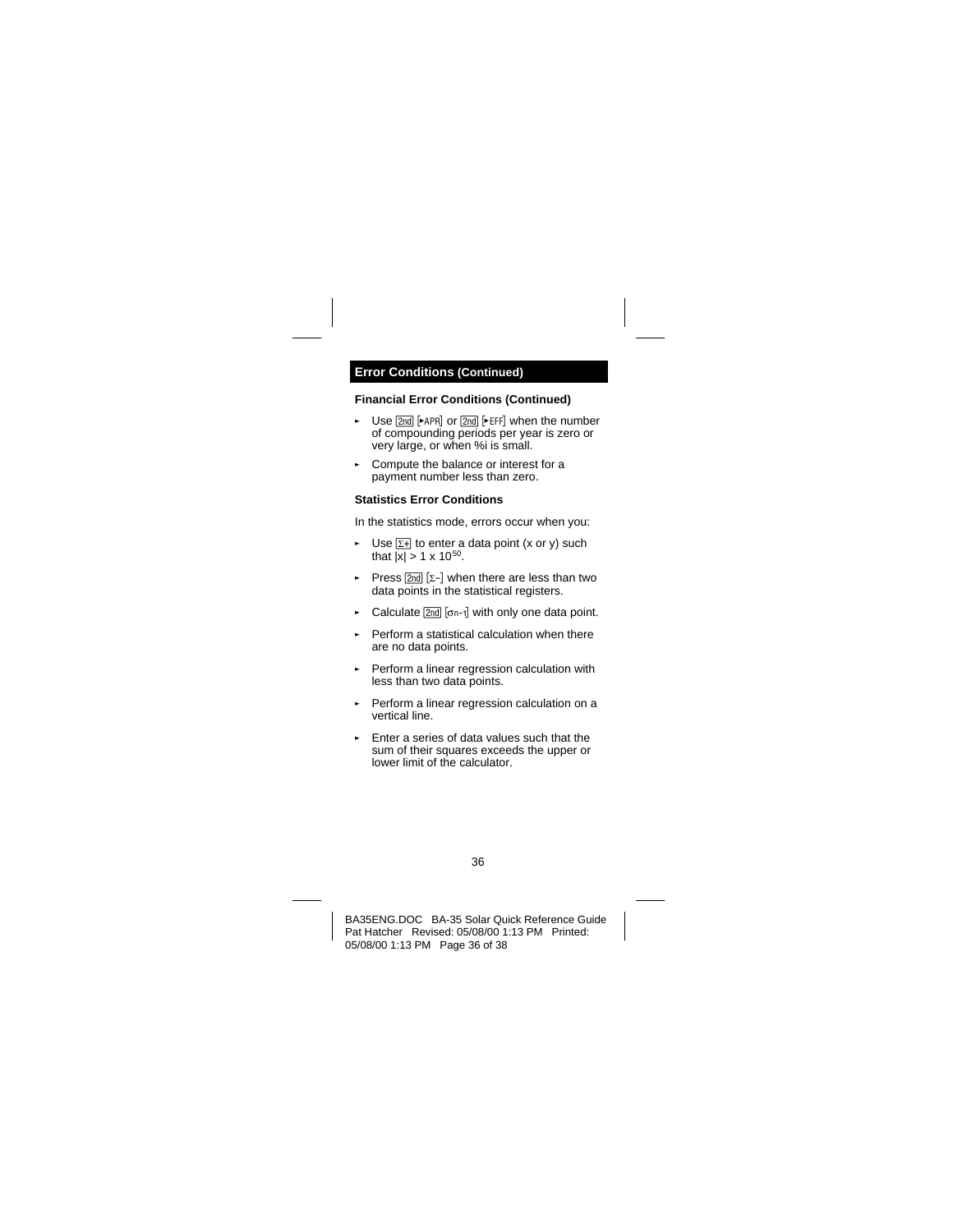# <span id="page-36-0"></span>**In Case of Difficulty**

If you have difficulty operating the calculator, you may be able to correct the problem with the solutions suggested in the table below.

| Observation                                                             | Action                                                                                        |
|-------------------------------------------------------------------------|-----------------------------------------------------------------------------------------------|
| Display is blank:<br>digits do not<br>appear.                           | The display goes blank<br>during a long calculation.<br>Wait for it to finish.                |
|                                                                         | Be sure the solar power<br>cells are exposed to an<br>adequate light source.                  |
| A function does<br>not seem to<br>work.                                 | Be sure the calculator is<br>set for the correct mode-<br>profit margin, FIN, or<br>STAT.     |
| The number of<br>decimal digits<br>that you expect<br>is not displayed. | Be sure the display is set<br>to the correct format—<br>floating decimal or fixed<br>decimal. |
| An error occurs.                                                        | Check the error conditions<br>listed on pages 35-36.                                          |

If you experience difficulties other than those listed above, press  $AC/ON$  to clear the calculator, and then repeat your calculation.

Review the operating instructions to be sure that you are performing the calculation correctly.